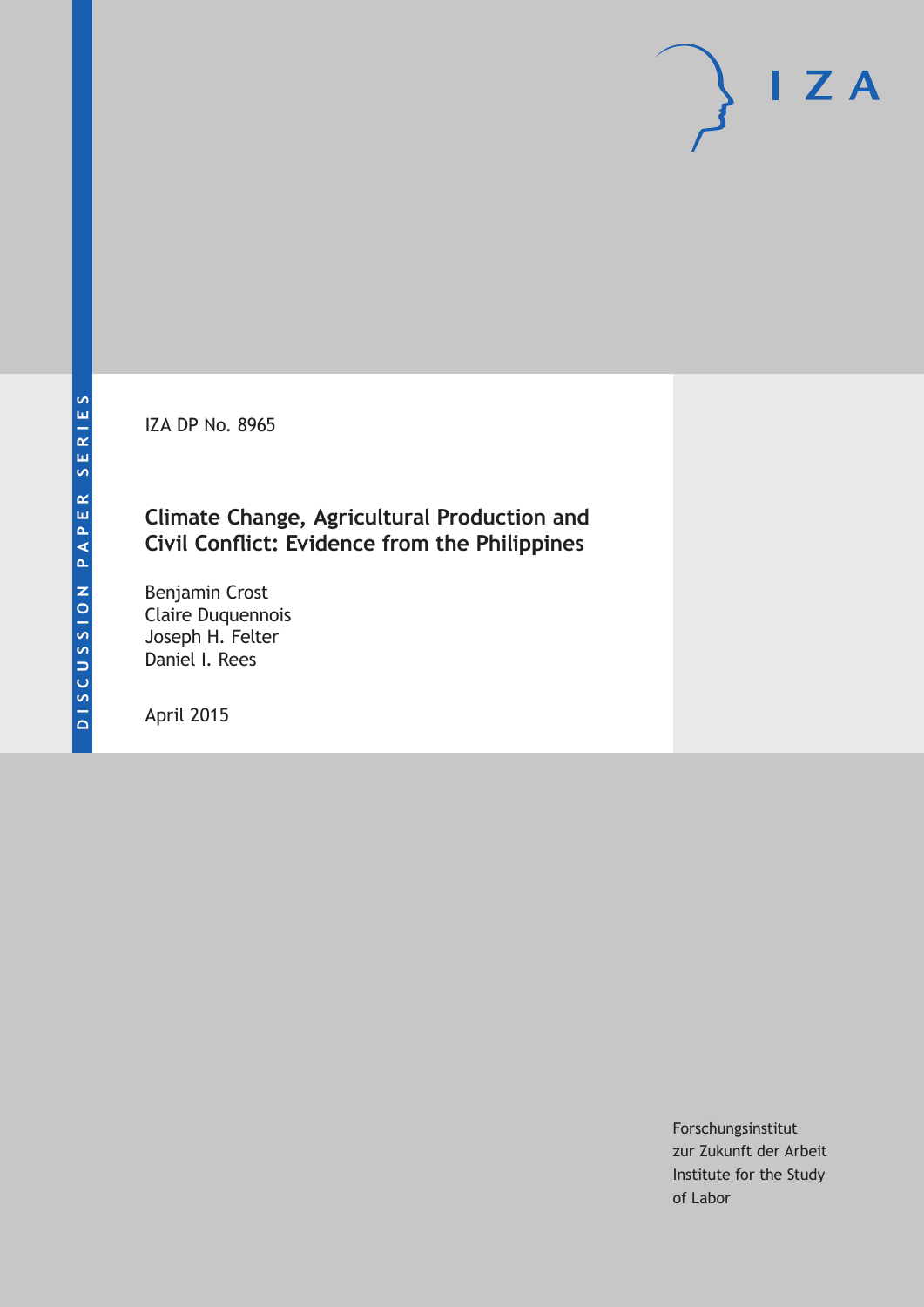# **Climate Change, Agricultural Production and Civil Conflict: Evidence from the Philippines**

# **Benjamin Crost**

*University of Illinois at Urbana-Champaign*

# **Claire Duquennois**

*University of Colorado Denver*

### **Joseph H. Felter**

*Stanford University*

## **Daniel I. Rees**

*University of Colorado Denver and IZA*

### Discussion Paper No. 8965 April 2015

IZA

P.O. Box 7240 53072 Bonn Germany

Phone: +49-228-3894-0 Fax: +49-228-3894-180 E-mail: iza@iza.org

Any opinions expressed here are those of the author(s) and not those of IZA. Research published in this series may include views on policy, but the institute itself takes no institutional policy positions. The IZA research network is committed to the IZA Guiding Principles of Research Integrity.

The Institute for the Study of Labor (IZA) in Bonn is a local and virtual international research center and a place of communication between science, politics and business. IZA is an independent nonprofit organization supported by Deutsche Post Foundation. The center is associated with the University of Bonn and offers a stimulating research environment through its international network, workshops and conferences, data service, project support, research visits and doctoral program. IZA engages in (i) original and internationally competitive research in all fields of labor economics, (ii) development of policy concepts, and (iii) dissemination of research results and concepts to the interested public.

IZA Discussion Papers often represent preliminary work and are circulated to encourage discussion. Citation of such a paper should account for its provisional character. A revised version may be available directly from the author.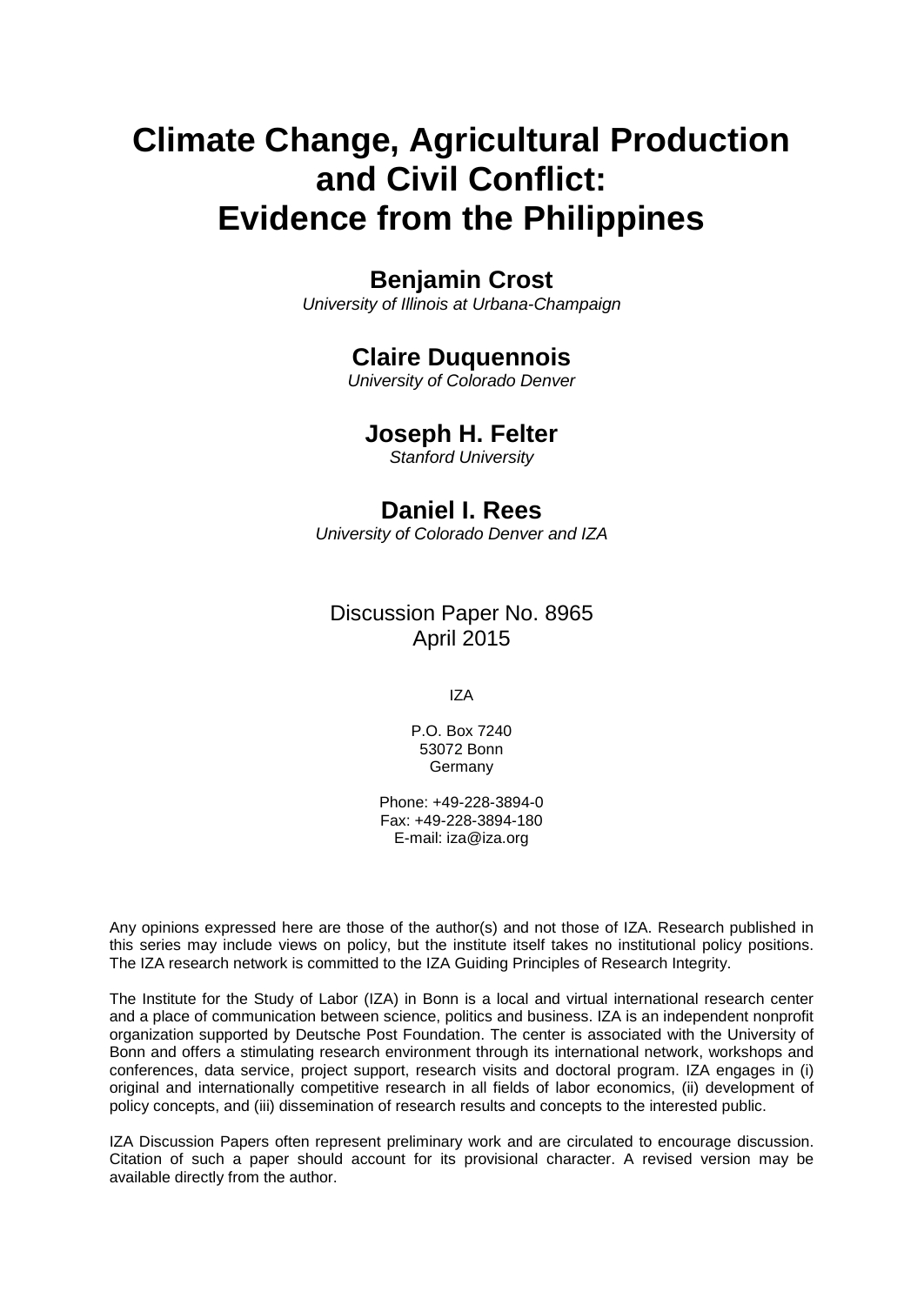IZA Discussion Paper No. 8965 April 2015

# **ABSTRACT**

# **Climate Change, Agricultural Production and Civil Conflict: Evidence from the Philippines**

Climate change is predicted to affect global rainfall patterns, but there is mixed evidence with regard to the effect of rainfall on civil conflict. Even among researchers who argue that rainfall reduces civil conflict, there is disagreement as to the underlying mechanism. Using data from the Philippines for the period 2001-2009, we exploit seasonal variation in the relationship between rainfall and agricultural production to explore the connection between rainfall and civil conflict. In the Philippines, above-average rainfall during the wet season is harmful to agricultural production, while above-average rainfall during the dry season is beneficial. We show that the relationship between rainfall and civil conflict also exhibits seasonality, but in the opposite direction and with a one-year lag. Consistent with the hypothesis that rebel groups gain strength after a bad harvest, there is evidence that lagged rainfall affects the number of violent incidents initiated by insurgents but not the number of incidents initiated by government forces. Our results suggest that policies aimed at mitigating the effect of climate change on agricultural production could weaken the link between climate change and civil conflict.

JEL Classification: H56, O13

Keywords: climate change, civil conflict, rainfall

Corresponding author:

Daniel I. Rees Department of Economics University of Colorado Denver Campus Box 181 Denver, CO 80217-3364 USA E-mail: [daniel.rees@ucdenver.edu](mailto:daniel.rees@ucdenver.edu)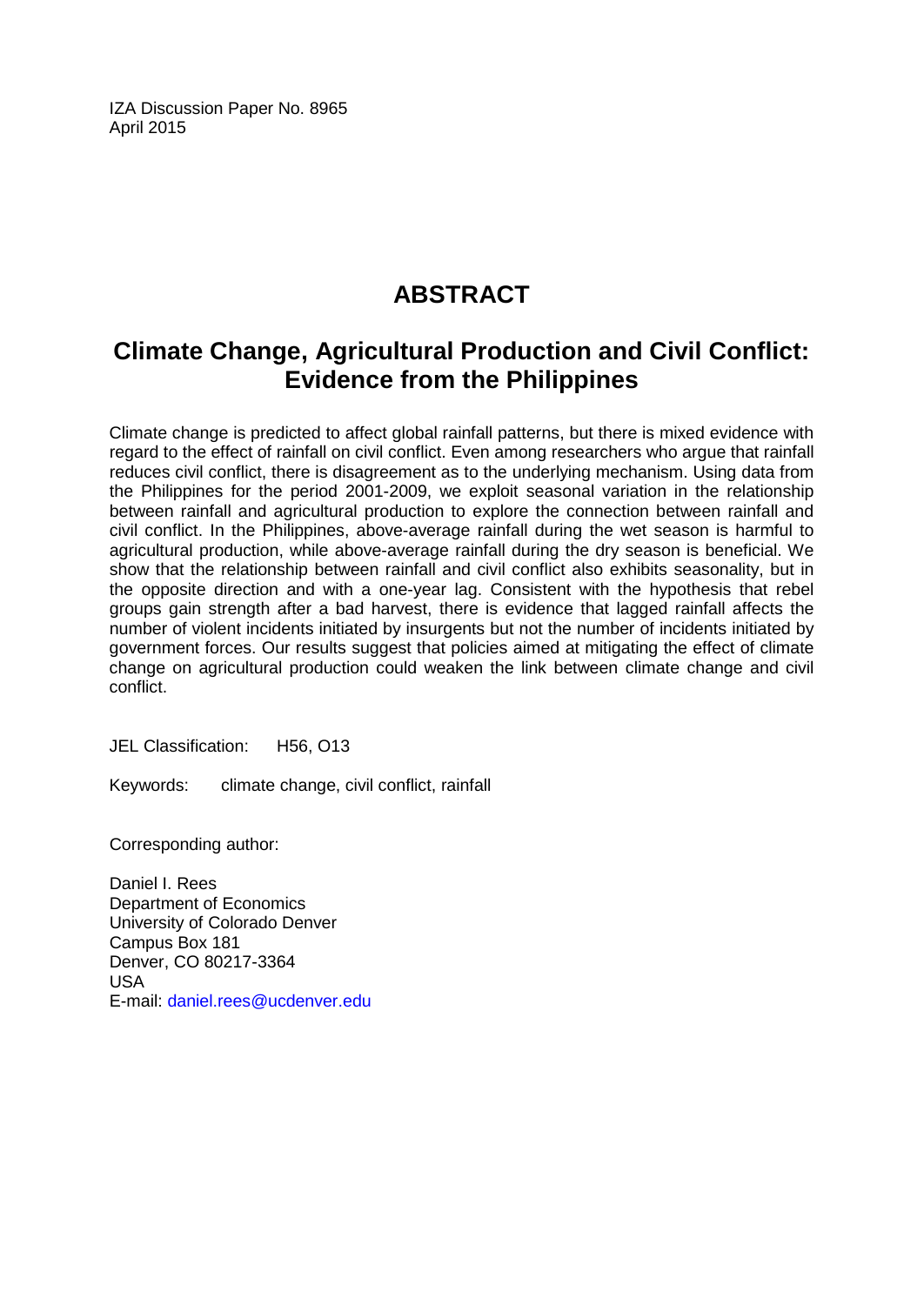# 1 Introduction

Climate change poses multiple threats to national security, global stability and human welfare (IPCC, 2014; Department of Defense, 2014; USAID, 2014). One of these threats takes the form of reduced rainfall, which is expected to spark civil conflict in developing countries (IPCC, 2014, pp. 772-779). However, despite its importance, the link between changing rainfall patterns and conflict is not well understood (Nardulli et al., 2015; USAID, 2009, 2014).

The empirical evidence on the effects of rainfall on conflict has been decidedly mixed (Theisen et al., 2013). For instance, using data on sub-Saharan African countries, Miguel et al. (2004) and Miguel and Satyanath (2011) found that rainfall spurs economic growth, which in turn reduces the risk of civil conflict. In contrast, Hendrix and Salehyan (2012) found that abnormally wet years are associated with more civil conflict, while Burke et al. (2009) and Buhaug (2010) found little evidence of a relationship between rainfall and civil conflict in sub-Saharan Africa.

Even among researchers who have found an effect of rainfall on conflict, there is disagreement as to the underlying mechanism. Some researchers have argued that rainfall is related to civil conflict through agricultural production (Miguel et al., 2004; Miguel and Satyanath, 2011; Maystadt and Ecker, 2014; Couttenier and Soubeyran, 2014). Alternatively, rainfall could have direct psychological effects on combatants, or be related to civil conflict through its impact on roads, bridges and the availability of surface water (Witsenburg and Adano, 2013; Ciucci et al., 2011; Hiltunen et al., 2012; Sarsons, 2013; Hsiang and Burke, 2014).<sup>1</sup>

<sup>&</sup>lt;sup>1</sup>After studying pastoralists and farmers from northern Kenya for several years, Witsenburg and Adano (2009, p. 520) concluded:

When a drought is expected, warring communities often reconcile in order to use water and pasture together. On the other hand, violent livestock raiding is mostly done during wet years: then, the livestock is stronger and fatter, and vegetation and surface water are more readily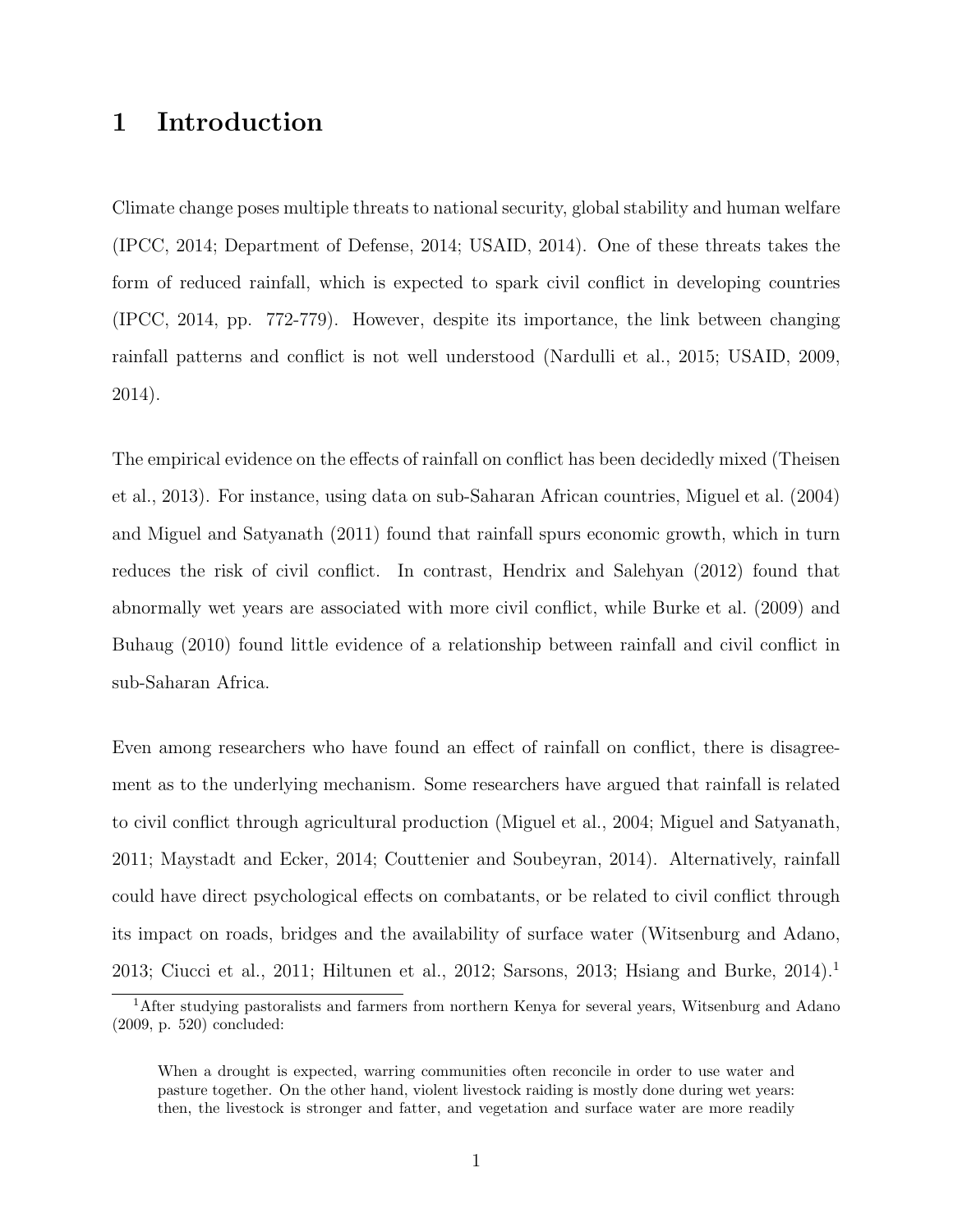Disentangling these mechanisms is crucial to informing policy responses to climate change (Burke et al., 2015). Even under the most optimistic scenarios, substantial climate change appears to be unavoidable (IPCC, 2014, p.189), and designing policies that can increase societal resilience against civil conflict in the face of a changing climate will become increasingly important (World Bank, 2012; Center for Naval Analyses, 2014; USAID, 2014).

Using data on civil conflict in the Philippines for the period 2001-2009, we exploit seasonal variation in the effect of rainfall on agricultural production to gain a better understanding of the mechanisms through which rainfall affects conflict. In the Philippines, above-average rainfall during the wet season (May through October) is harmful to agricultural production, while above-average rainfall during the dry season (November-April) is beneficial (Lansigan et al., 2000; Gerpacio et al., 2011; Roberts et al., 2009). We hypothesize that, if agricultural production is in fact the mechanism through which rainfall affects civil conflict, then the relationship between rainfall and civil conflict should also exhibit seasonality but in the opposite direction and with a one-year lag.

We begin our analysis by using annual data on corn and rice harvests at the province level to confirm that the effect of rainfall on agricultural production exhibits the expected seasonality. Next, lending support to the argument that rainfall is related to civil conflict through agricultural production, we show that above-average rainfall in the wet season of the previous year is associated with more conflict, while above-average rainfall in the dry season of the previous year is associated with less conflict. This pattern of results is especially pronounced in rice-producing provinces; where corn is the primary crop, and in provinces with relatively little land under cultivation, the relationship between lagged rain and conflict does not exhibit as much seasonality. Consistent with the hypothesis that rebel groups gain

available, which is necessary during a long trek. The vegetation is also thicker which makes it easier to hide after an attack. Raiders usually have to trek long distances for which the animals should be fit and strong.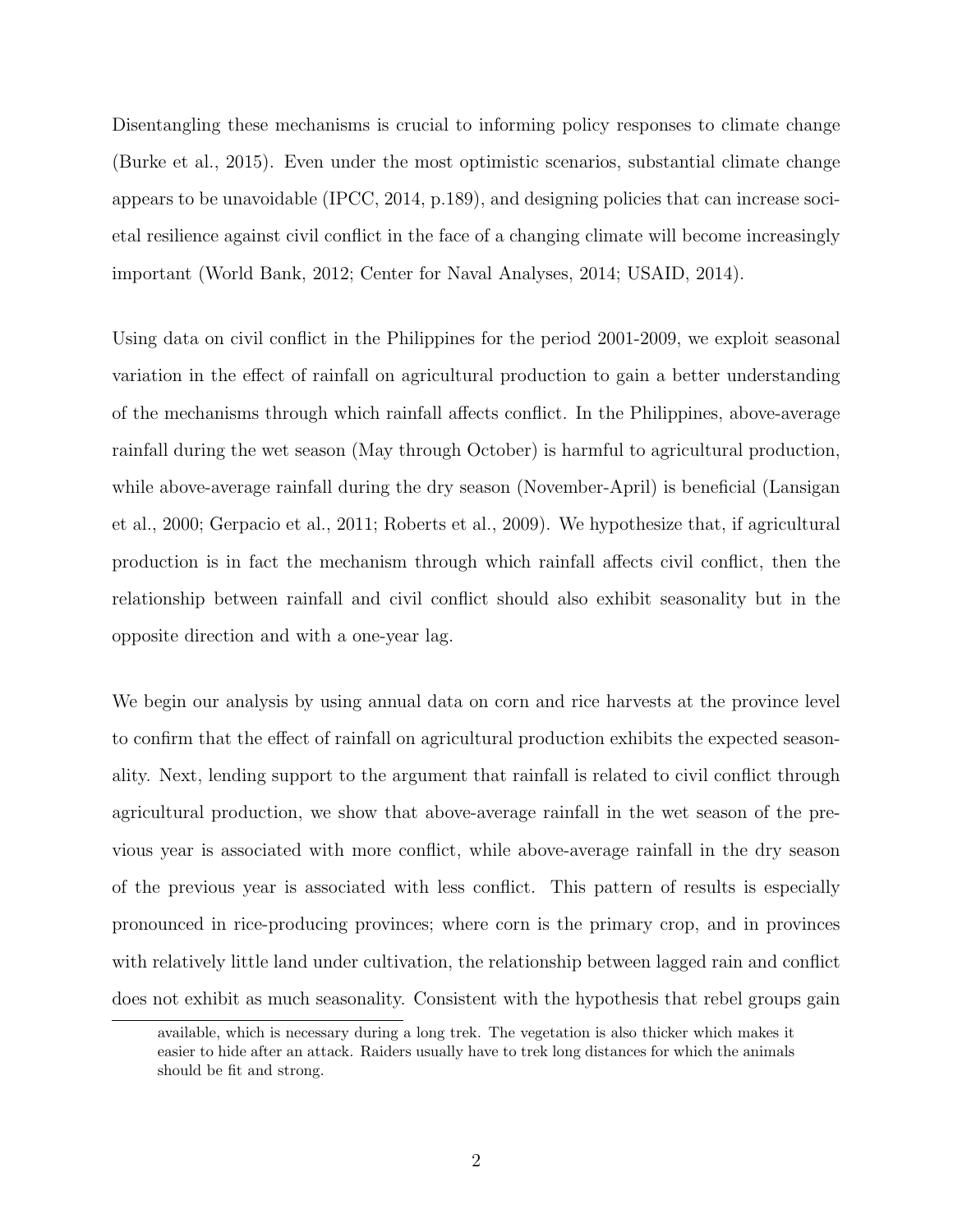strength after a bad harvest, we find evidence that lagged rainfall affects the number of violent incidents initiated by insurgents but not the number of incidents initiated by government forces. Finally, we find that most of the violence attributable to rainfall is directed at civilians, although violence directed at government forces is also affected.

Our findings have important implications for policymakers interested in anticipating and bolstering societal resilience to conflict as the climate changes. Specifically, our findings suggest that policies aimed at reducing the effect of climate change on agricultural production could weaken the link between climate change and civil conflict. In addition, they provide evidence for a link between rainfall and conflict using data from the densely populated region of Southeast Asia in a literature that has, thus far, focused almost exclusively on sub-Saharan Africa. Finally, our findings highlight the importance of looking beyond annual rainfall totals when estimating the effect of climate change on civil conflict. Climate models predict that in the Philippines and other parts of Southeast Asia, the wet season will become wetter while the dry season will become drier (Christensen et al., 2007; Asian Development Bank, 2009; B. and S., 2009). Our results suggest that not accounting for seasonal variation in the relationship between rainfall and agricultural production could lead to an underestimate of the effect of climate change on civil conflict in the region.

### 2 Background

#### 2.1 Previous literature on rainfall and conflict

Research on the relationship between rainfall and civil conflict has generally focused on Africa (Miguel et al., 2004; Burke et al., 2009; Buhaug, 2010; Miguel and Satyanath, 2011; Hendrix and Salehyan, 2012; O'Loughlin et al., 2012; Theisen, 2012). However, observers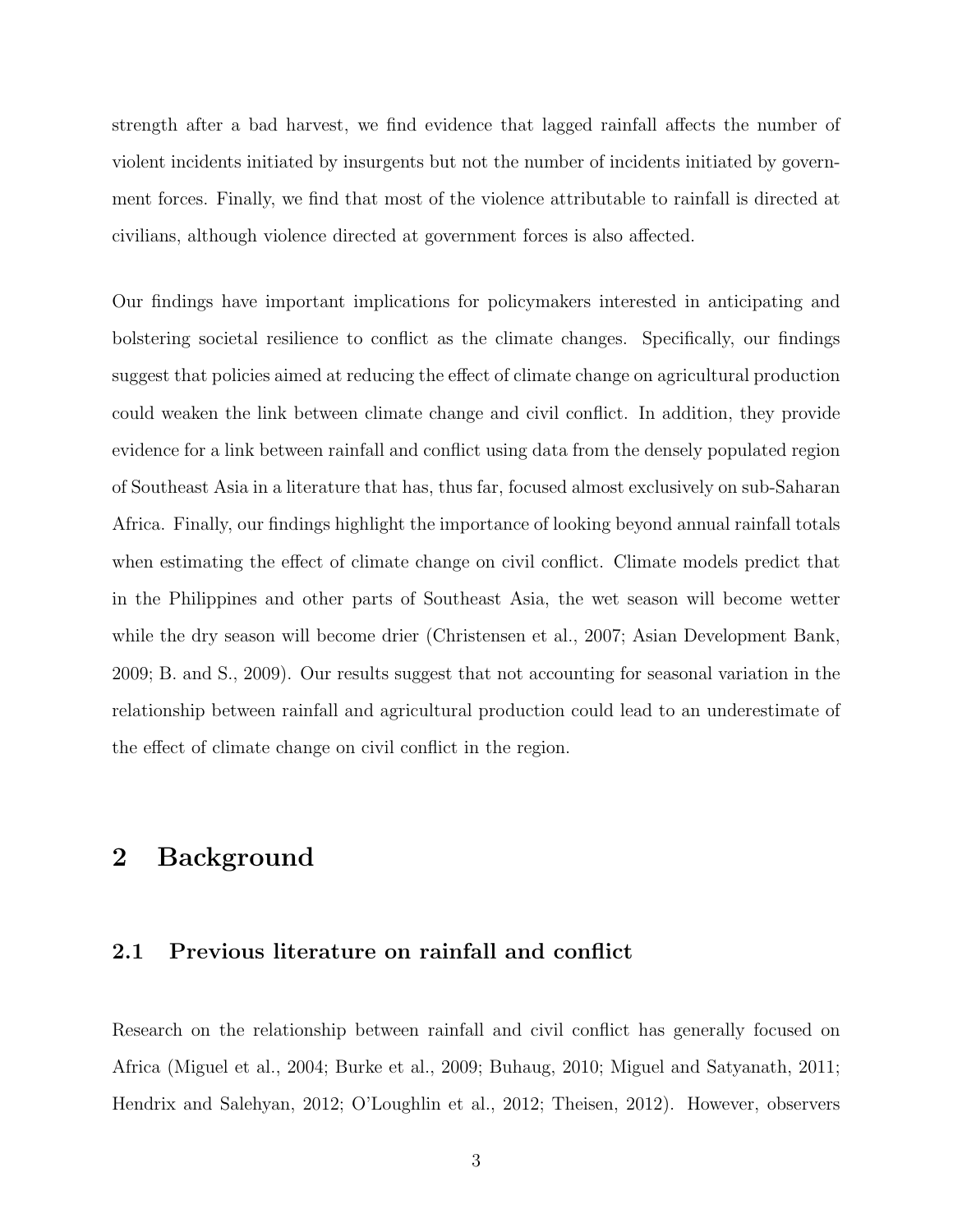have argued that climate change is likely to intensify several on-going conflicts, and lead to new conflicts, in Southeast Asia (Smith, 2007; Jasparro and Taylor, 2008; Gerstl and Helmke, 2012; Jasparro and Taylor, 2011).

Indeed, as climate change progresses, many parts of Southeast Asia are likely to receive more precipitation in the rainy season and less precipitation in the dry season (Christensen et al., 2007; Asian Development Bank, 2009; B. and S., 2009). Unless new varieties of rice with resistance to heat and water stress are developed (or other technological solutions are adopted), rice yields in Southeast Asia will decline substantially (Lansigan et al., 2000; Fischer et al., 2005; Lansigan, 2005; Asian Development Bank, 2009; Ahmed and Suphachalasai, 2014). It is an open question whether this decline in rice yields will lead to more civil conflict.

Only one previous study has examined the relationship between rainfall and civil conflict in Asia. Using data for the period 1950-2008, Wischnath and Buhaug (2014) found little evidence that civil conflict is sparked by lack of rain, perhaps because Asian economies and/or farmers are less reliant on traditional agricultural practices than their African counterparts. Although Wischnath and Buhaug (2014) concluded that the onset of civil conflict in Asia is unrelated to rainfall and drought, they noted that climate "may shape the severity, duration, and geographic spread of hostilities" (p. 719).

There are a number of reasons why rainfall could prolong or intensify ongoing civil conflicts. While agricultural production is perhaps the most frequently cited mechanism in the literature, other explanations have been suggested. It is, for example, possible that heavy rainfall makes roads and bridges impassable, thereby increasing the cost of carrying out longdistance attacks or impeding state security efforts (Sarsons, 2013; Hsiang and Burke, 2014; Fearon and Laitin, 2003). In addition, above-average rainfall could increase the density of vegetation, allowing combatants to conceal their activities (Witsenburg and Adano, 2013). The mechanism through which rainfall affects conflict has important implications for the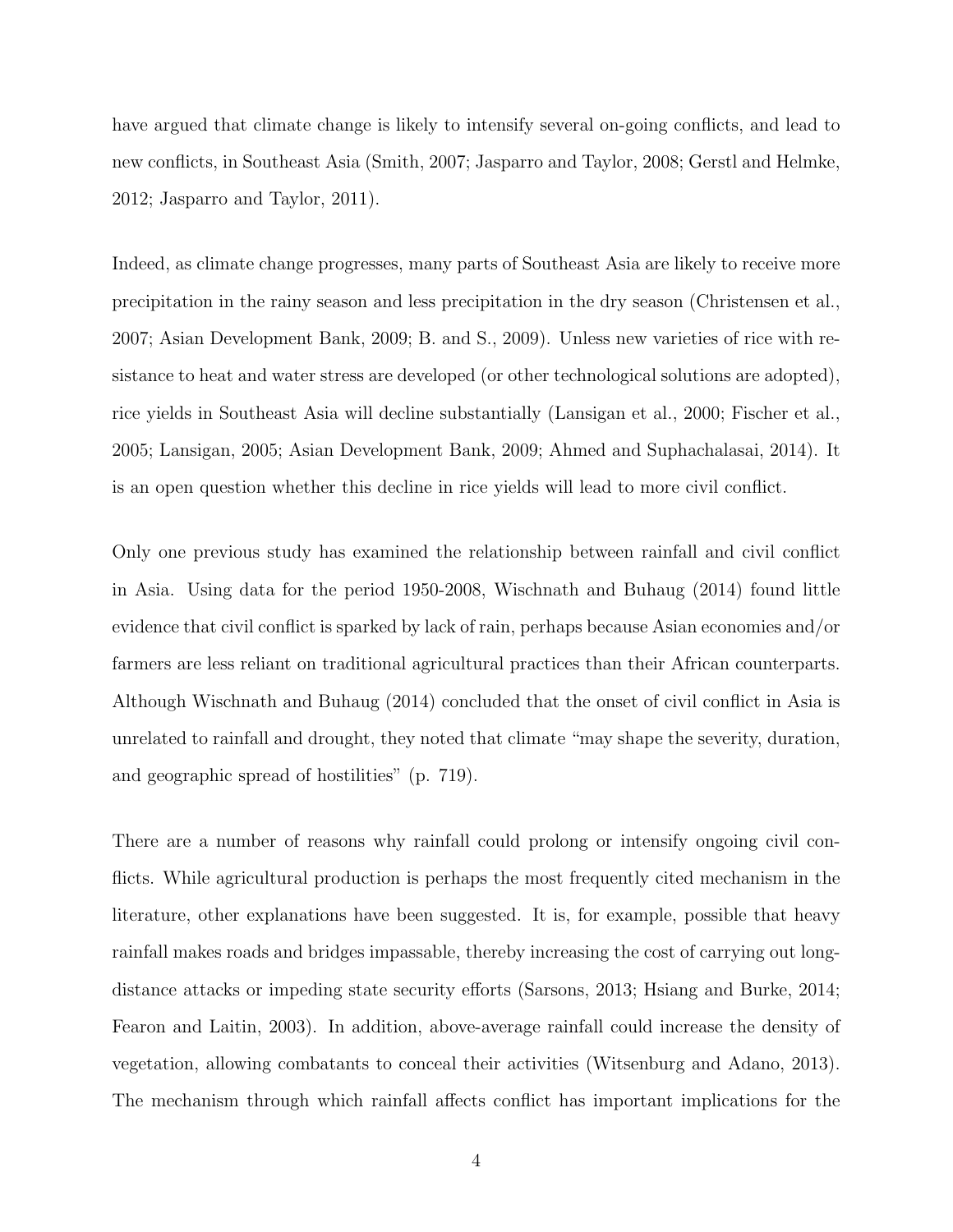optimal policy responses to climate change. If agriculture is the link between rainfall and conflict, policies aimed at reducing the effect of rainfall shocks on crop yields are likely to increase societal resilience to conflict in the face of climate change. These policies include investments in irrigation, crop diversification and breeding programs for increased resistance to water stress. If, on the other hand, infrastructure and/or vegetation density explain the relationship between rainfall and civil conflict, then such policies will have little impact on societal resilience.

Two previous studies have explored whether the relationship between rainfall and civil conflict is attributable to agricultural production. Using data from Africa, Harari and La Ferrara (2014) found that weather shocks (such as above-average temperatures or below-average rainfall) during the growing season had a larger impact on conflict-related incidents than weather shocks outside of the growing season.

Sarsons (2013) noted that agricultural production downstream from dams is more likely to depend on irrigation as compared to upstream production. She hypothesized that the effect of rainfall on conflict should, therefore, be less pronounced in downstream districts. Using data from India, Sarsons found little evidence for this hypothesis. In fact, the relationship between rainfall and conflict (as measured by riots between Hindus and Muslims) was strongest in downstream districts, suggesting the existence of a mechanism distinct from agricultural production.<sup>2</sup>

Our empirical strategy is inspired by Harari and La Ferrara (2014) and Sarsons (2013). We hypothesize that if rainfall were related to conflict through infrastructure (by, for instance, increasing the cost of travel), then its effect should be immediate, negative and more pro-

<sup>2</sup>Bollfrass and Shaver (2013) followed a similar logic by separately estimate the effect of temperature on conflict in regions with and without significant agricultural production. They found that the positive association between temperature and conflict was as strong in non-agricultural as in agricultural regions and interpreted this pattern of results as evidence of a psychological mechanism.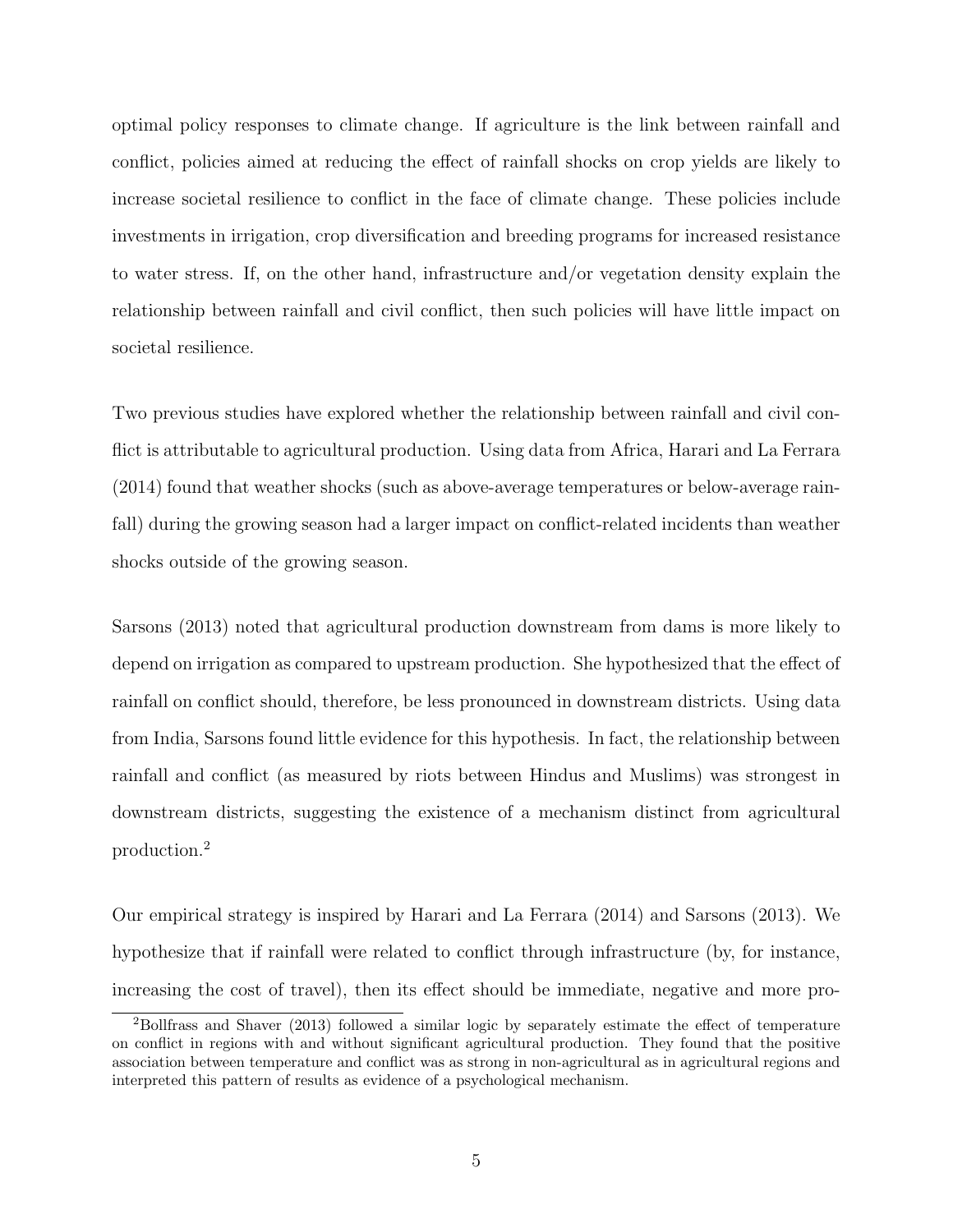nounced during the wet, as opposed to the dry, season. Our results, however, provide little evidence of an immediate, negative effect of wet-season rainfall. Instead, above-average rainfall in the wet season is associated with an increase in conflict one year later, while above average-rainfall in the dry season is associated with a much weaker decrease in conflict one year later. These results are difficult to reconcile with the infrastructure hypothesis, but are easily explained by the well-documented seasonality (Lansigan et al., 2000; Gerpacio et al., 2011; Roberts et al., 2009) in the relationship between rainfall and Philippine agricultural production.

#### 2.2 Agriculture and rainfall in the Philippines

Agriculture is an important part of Philippine economy, employing 35 percent of workers and generating 13 percent of GDP in 2009 (World Development Indicators, 2015). The most important crop is rice, which is the main source of income and employment for 11.5 million farming households (Sebastian et al., 2000). Rice supplies 35 percent of caloric intake for the average household, and 60-65 percent of caloric intake for households in the lowest income quartile (David and Balisacan, 1995). In 2002, 42 percent of land under cultivation was planted in rice. The second most important grain crop in the Philippines is corn, which accounted for 25 percent of the land under cultivation. Unlike rice, which is almost exclusively grown as a food crop, corn is mostly used as feed for livestock (Gerpacio et al., 2011).

There are two growing seasons in the Philippines, a wet season that lasts approximately from May to October and a dry season from November to April (Lansigan et al., 2000). In the wet season, the greatest risk to crops is flooding and extreme weather events such as typhoons; as a consequence, above-average rainfall in this season is associated with lower agricultural production (Lansigan et al., 2000; Gerpacio et al., 2011; Roberts et al., 2009). In the dry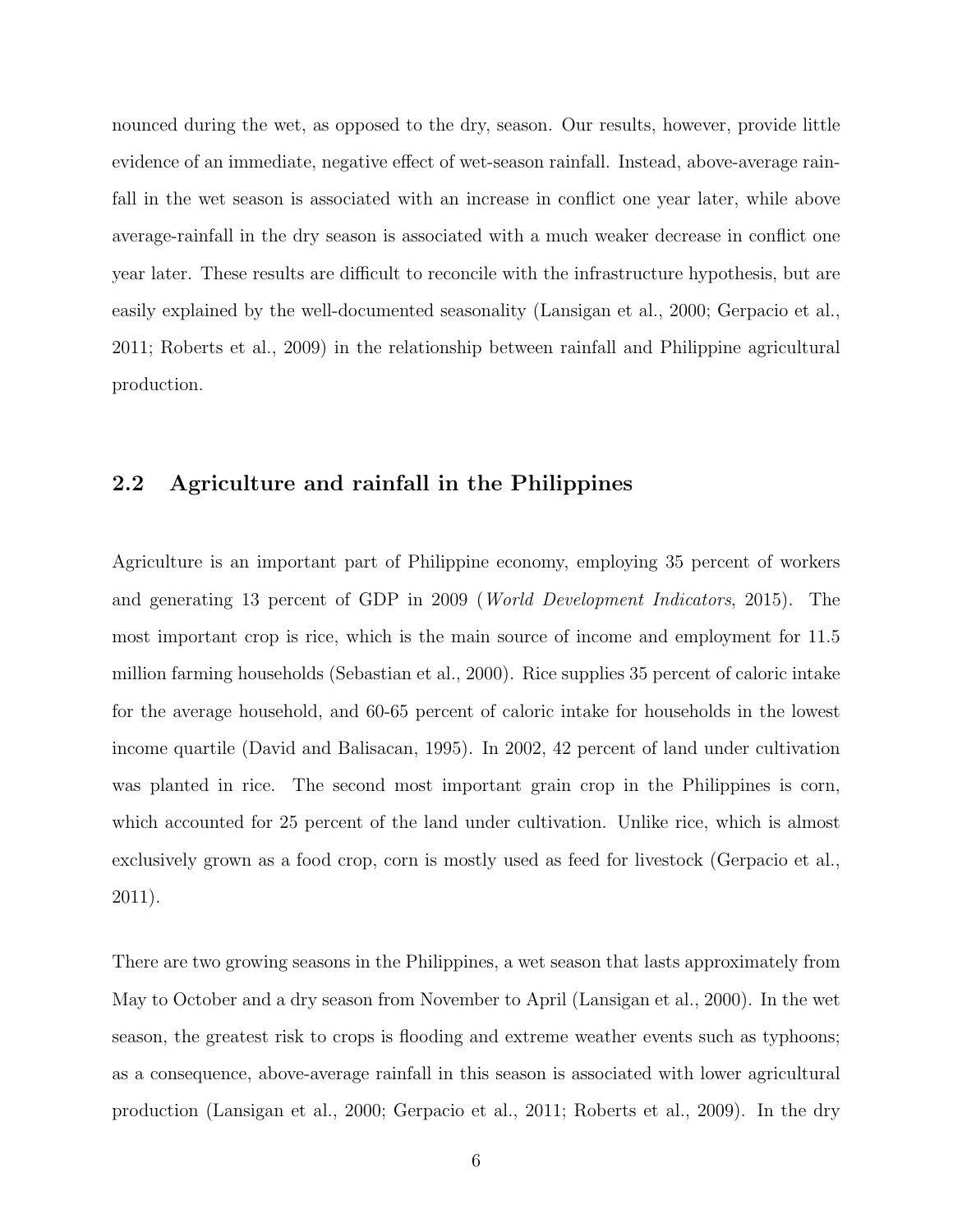season, the greatest risk to crops is drought; above-average rainfall in this season is associated with higher agricultural production (Roberts et al., 2009). Below, using annual data on corn and rice harvests at the province level from the Philippine Bureau of Agricultural Statistics, we confirm that the relationship between rainfall and agricultural production exhibits the expected seasonality.

#### 2.3 Civil Conflict in the Philippines

The Philippines is involved in two distinct on-going civil conflicts during the period examined by this study, which together have caused more than 120,000 deaths (Schiavo-Campo and Judd, 2005). The most geographically widespread of these conflicts involves the New People's Army (NPA), a Maoist guerilla group founded in 1969 that seeks to overthrow the Philippine government and replace it with a communist system. In 2005, the mid-point of this study, the NPA was estimated to have 7,100 fighters (Felter, 2005). The NPA operates primarily in rural areas and relies on support from the rural poor, who supply most of its labor and logistics.

The second on-going conflict involves the Moro Islamic Liberation Front (MILF), a separatist movement fighting for an independent state in the predominantly Muslim areas of Mindanao Island and the Sulu archipelago. The MILF was formed in 1984, when the group's founders defected from the Moro National Liberation Front (MNLF). After this split, the MILF pursued a strategy of armed conflict against the government, while the MNLF signed a peace agreement in 1996 that created the Autonomous Region of Muslim Mindanao (ARRM). The MILF enjoys broad-based support among Muslims in the Philippines (Kreuzer and Werning, 2007). With an estimated 10,500 fighters, the MILF is larger than the NPA, but has a much narrower geographic reach.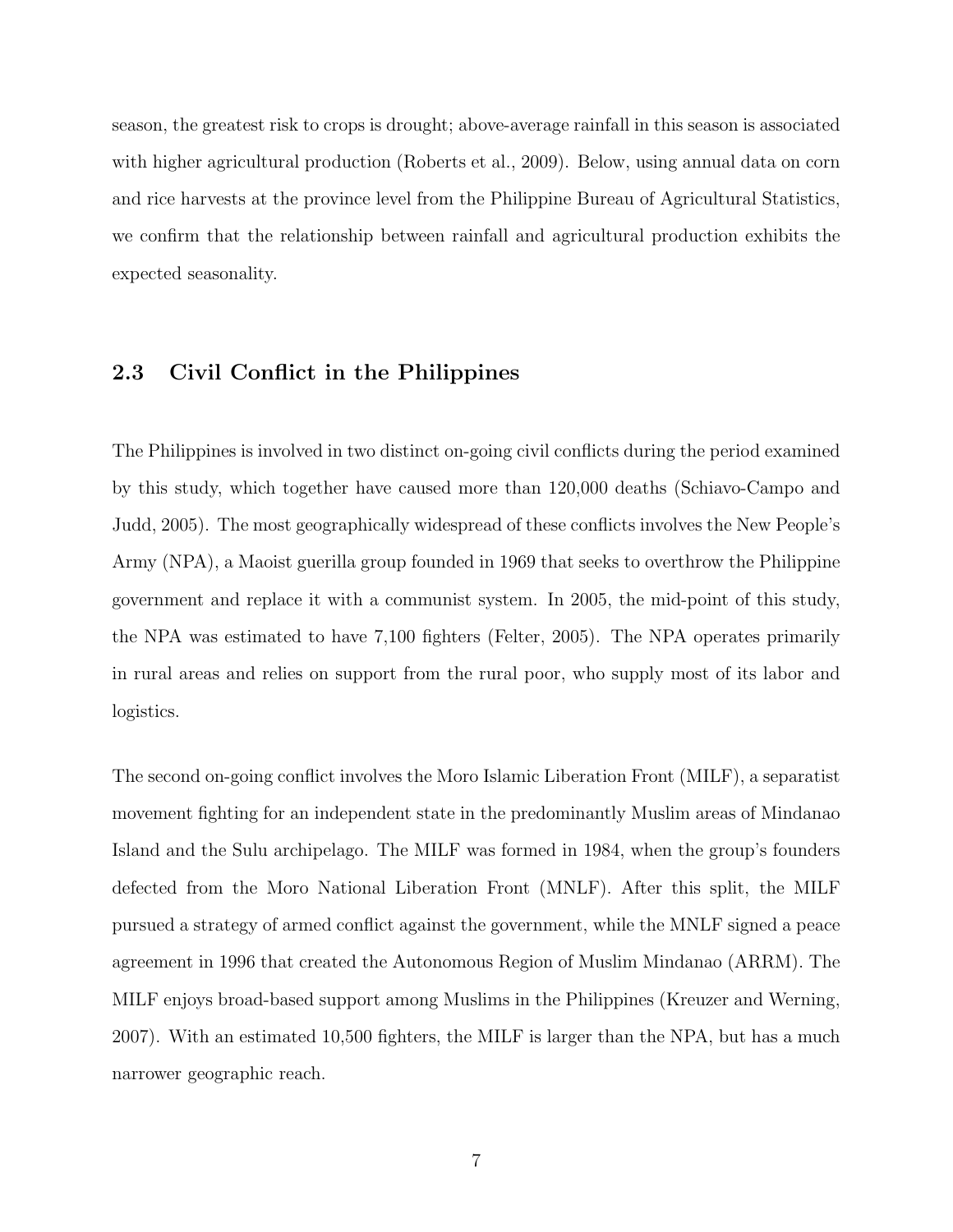In addition to the NPA and MILF, the Armed Forces of the Philippine (AFP) must also contend with the Abu Sayyaf Group (ASG) and so-called "Lawless Elements". The ASG is a high-profile Philippine terrorist organization with suspected links to al-Qaeda that mostly operates on Basilan Island and in the remote Sulu Archipelago in the far southwest of the country. While ASG receives considerable media attention, it has a far smaller number of fighters than NPA and MILF and is responsible for only a small fraction of the violence recorded in our dataset. The term "Lawless Elements" refers to small, loosely-allied bands of guerrilla and criminal groups operating across the Philippines. Some of these groups are led by former NPA, MILF or ASG commanders who broke away from the main organization. Many of them employ guerrilla-like tactics but use violence primarily as part of criminal activities such as extortion or kidnapping for ransom rather than to pursue political objectives.

### 3 Data

Our analysis is at the province-year level. Province boundaries are from 2001, when the Philippines was divided into seventy-nine provinces, each administered by a separate governor and legislative assembly. Three provinces, all located in the remote Sulu Archipelago (Basilan, Sulu and Tawi-Tawi), were not included in the analysis. The climate of the Sulu Archipelago differs markedly from the rest of the country and does not feature pronounced rainfall seasonality. Another province, Batanes, was excluded from the analysis because of missing information on agricultural production, most likely due to its small size and remote location. Of the remaining 75 provinces, 73 contributed 9 years of data (2001-2009) to the analysis; two provinces (Zamboanga Sibugay and Compostela Valley) contributed 8 years of data because of missing information on agricultural production in 2001.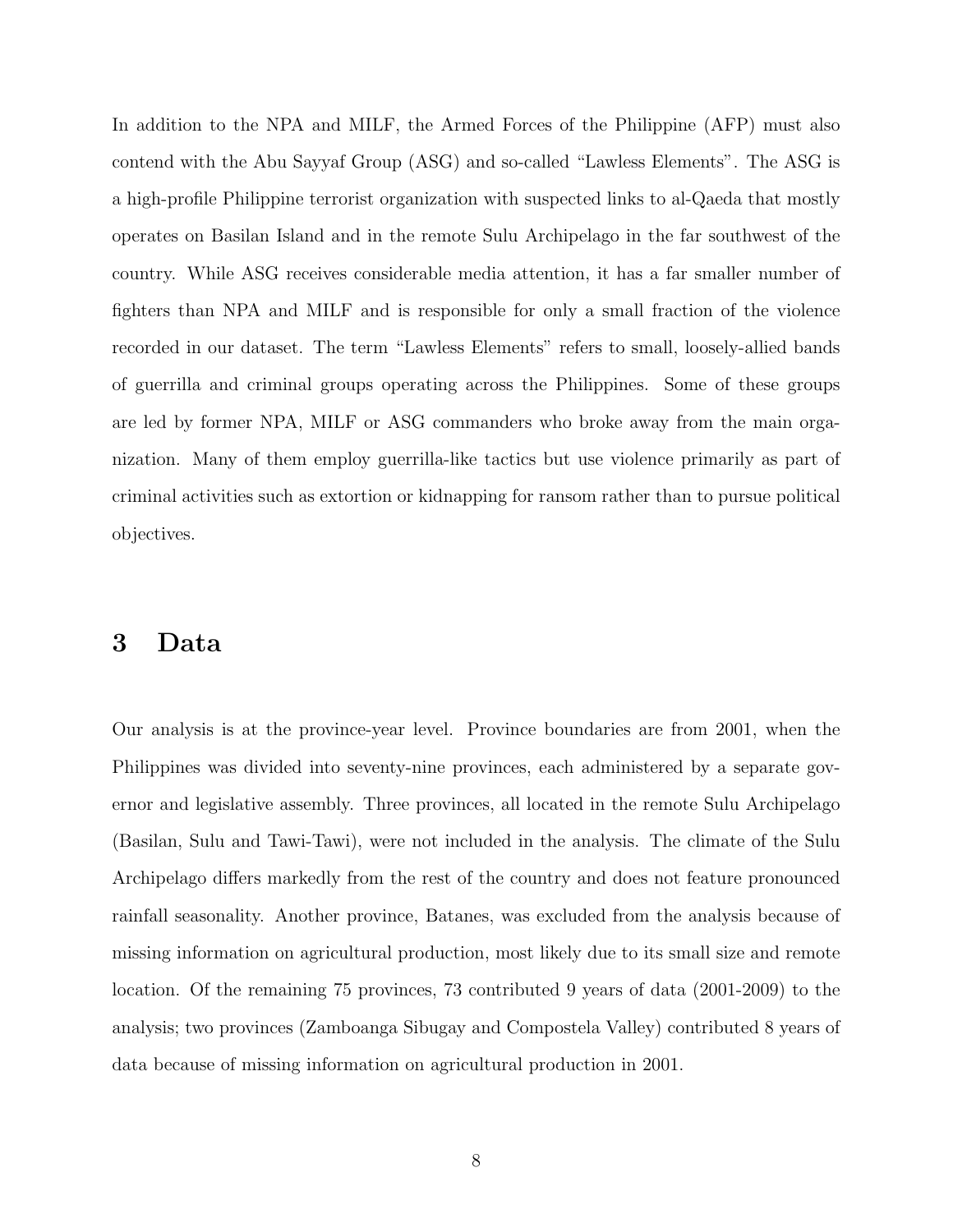Data on agricultural production come from the Philippine Bureau of Agricultural Statistics and are publicly available through the CountryStat database.<sup>3</sup> The rainfall measurements for each province were constructed using the Tropical Rainfall Measuring Mission's 3B43 algorithm, which produces estimates of monthly precipitation using a weighted combination of various microwave satellite estimates and rain gauge estimates.<sup>4</sup> The TRMM dataset was selected for its high degree of spatial resolution. Monthly precipitation averages are estimated for a 0.25x0.25 degree latitude and longitude grid, providing a higher spatial resolution than most global precipitation data sets. Each province's precipitation value was constructed by overlaying province boundaries on the 0.25x0.25 degree grid and calculating a weighted mean of precipitation by area.

Our measures of conflict intensity are based on incident reports from Philippine military units operating in the field during the period 2001-2009. These reports were originally collected by Felter (2005) and have been updated through 2009. They were used by Berman et al. (2011) and Crost et al. (2014) to study the determinants of conflict in the Philippines. Because the reports were used by the armed forces to plan operations and were not originally intended for public release, they are an unusually reliable source of information on the civil conflict (Berman et al., 2011; Crost et al., 2014). They include information on which group (the government or the insurgents) initiated the incident, the number combatants killed, and the number of civilians killed.

We calculated two measures of conflict intensity from these data. The first is equal to the number of casualties by province and year. The second is equal to the number of violent incidents, defined as incidents resulting in at least one casualty. Regressions using this latter measure are less likely to be influenced by outliers because they give less weight to single incidents with above-average casualty counts.

<sup>3</sup>http://countrystat.bas.gov.ph/. This website was last accessed in February of 2015.

 $4$ Details are available at http://mirador.gsfc.nasa.gov/collections/TRMM\_3B43\_\_007.shtml. Site last accessed February 2015.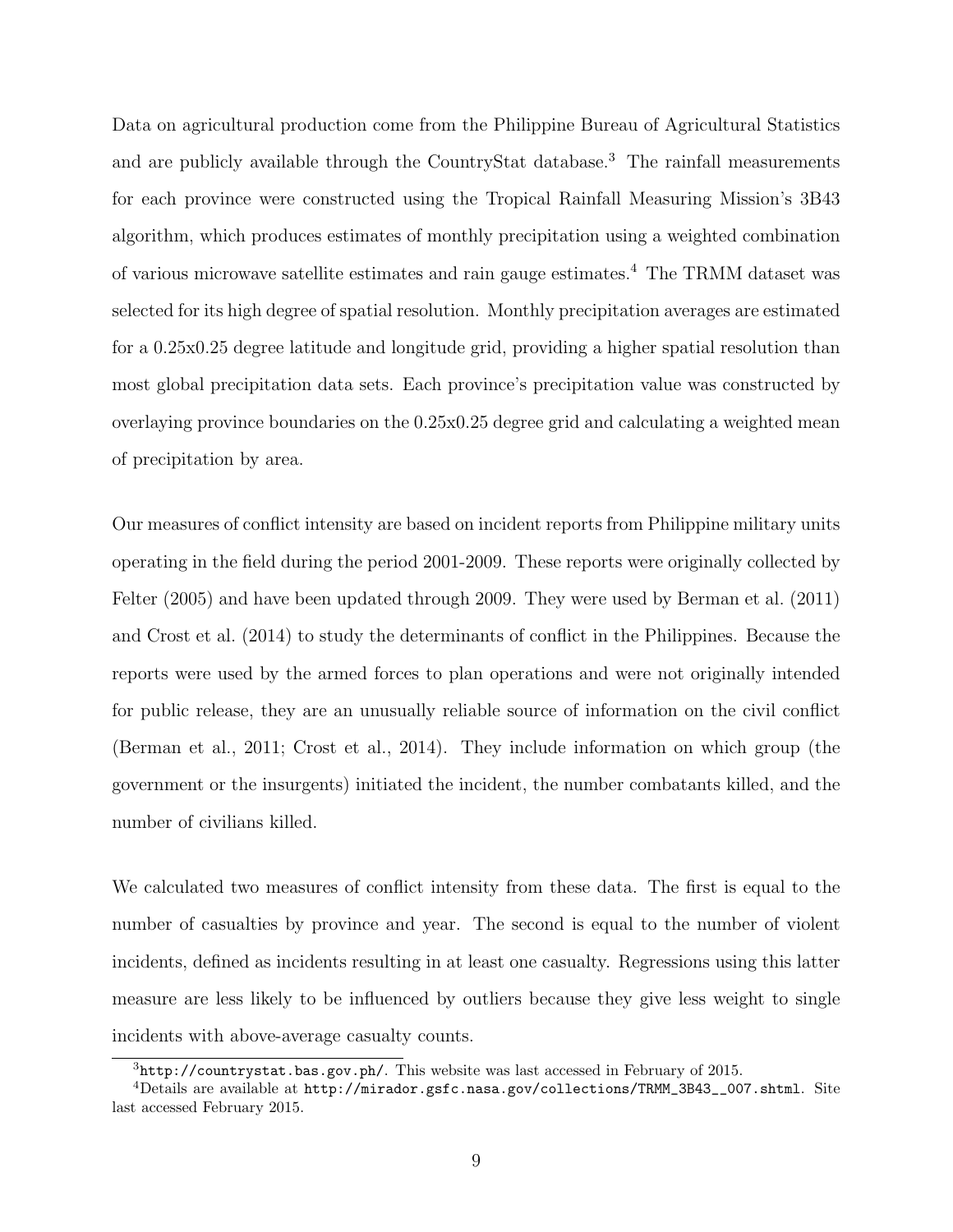# 4 Empirical Strategy

Our empirical strategy exploits the seasonal pattern of rainfall in the Philippines. Specifically, we allow rainfall and conflict to have different effects in the wet versus the dry season. Our estimating equation for agricultural production is:

$$
Y_{it} = \beta_0 + \beta_1 R_{it}^{total} + \beta_2 R_{it}^{wet} + \alpha_i + \lambda_i t + \varepsilon_{it}
$$
\n<sup>(1)</sup>

where  $Y_{it}$  denotes the natural logarithm of rice or corn production in province i and year t.  $R_{it}^{total}$  and  $R_{it}^{wet}$  measure the intensity of rainfall for the entire year and the wet season, respectively, which we define below.

To estimate the effect of rainfall on conflict, we use the same strategy but lag rainfall by one period, so our estimating equation becomes:

$$
C_{it} = \gamma_0 + \gamma_1 R_{it-1}^{total} + \gamma_2 R_{it-1}^{wet} + \alpha_i + \lambda_i t + \varepsilon_{it}
$$
\n
$$
\tag{2}
$$

where  $C_{it}$  denotes the conflict outcome of interest, which is either the number of casualties or the number of violent incidents (defined as incidents with at least one casualty) in province  $i$  and year  $t$ . The focus is on lagged rainfall because our working hypothesis is that rainfall affects conflict though agricultural production. Under this hypothesis, any effect of rainfall should not be realized until after the next harvest and potentially even later, since storage and savings may delay the effect of a bad harvest on household welfare.

As explained in Section 2, we define the wet season as May through October, and the re-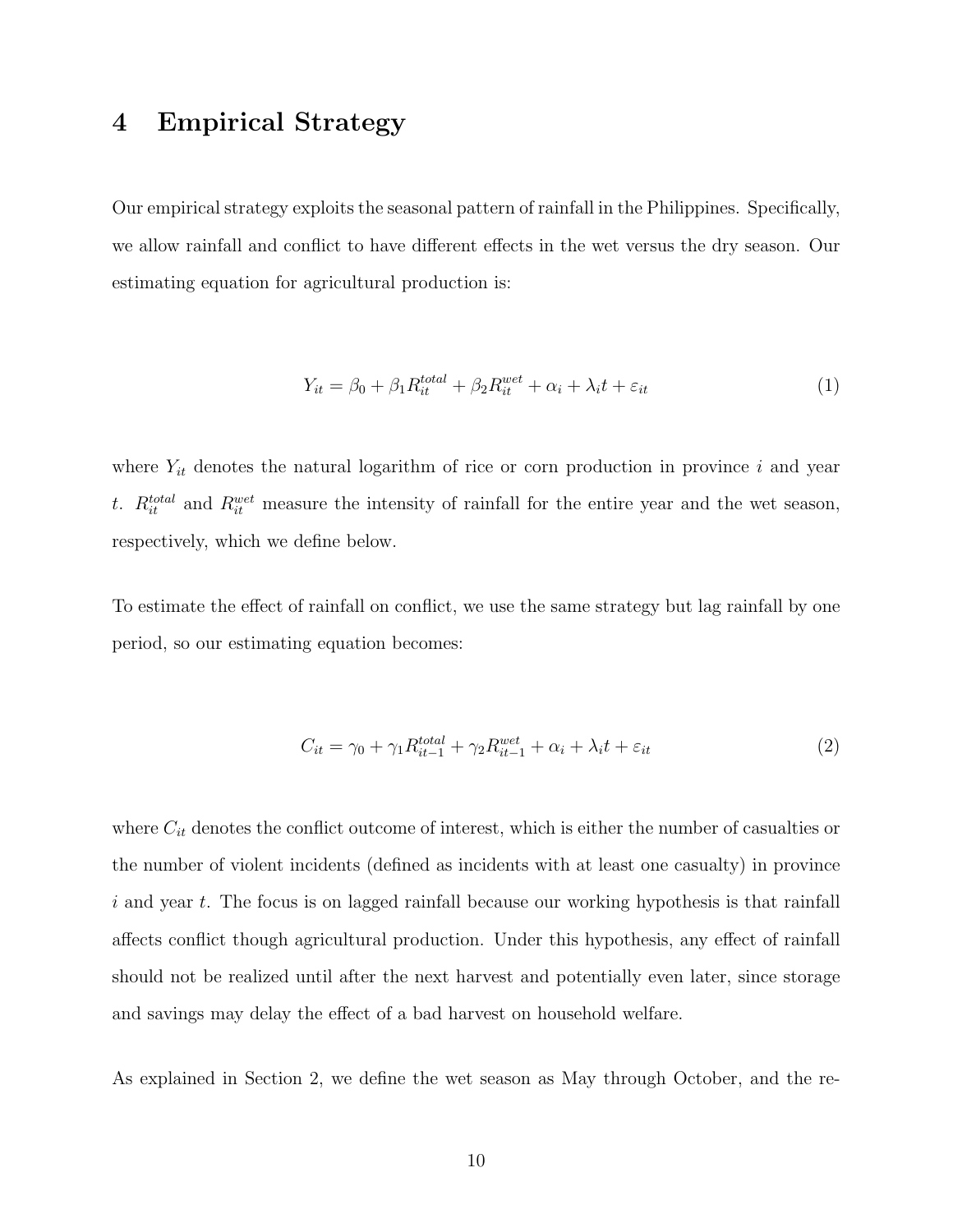maining months as the dry season. The rainfall index is calculated as the sum of monthly rainfall z-scores in the relevant period. Thus,  $R_{it}^{total} = \sum_{i=1}^{12}$  $m=1$  $r_{mit}$ − $\bar{r}_{mi}$  $\frac{i t^{-\bar{r}_{mi}}}{\sigma_{mi}}$ , where  $r_{mit}$  is the rainfall level in month m, province i and year t, and  $\bar{r}_{mi}$  and  $\sigma_m$  are the mean and standard deviation of rainfall in month m and province i over the entire period of observation, 2001-2009 (correspondingly,  $R_{it}^{wet} = \sum_{i=1}^{10}$  $m=5$  $r_{mit}$ − $\bar{r}_{mi}$  $\frac{i t^{-\bar{r}_{mi}}}{\sigma_{mi}}$ ). We follow standard practice by using these aggregate, as opposed to monthly, measures of rainfall (e.g. Deschenes and Greenstone 2007, Lobell et al. 2008, Schlenker and Roberts 2009, Schlenker and Lobell 2010). This aggregation allows us to capture seasonal variation in the effect of rainfall while reducing the influence of measurement error typically observed in monthly rainfall estimates.<sup>5</sup>

The coefficient of  $R_{it}^{total}$ ,  $\gamma_1$ , is equal to the change in conflict from a one standard deviation increase in precipitation measured over the course of a dry-season month; the sum of the coefficients  $\gamma_1$  and  $\gamma_2$  is equal to the change in conflict from a one standard deviation increase in precipitation measured over the course of a wet-season month; and the coefficient of  $R_{it}^{wet}$ ,  $\gamma_2$ , is the difference between these two effects. If rainfall is related to civil conflict through agricultural production, then the coefficients  $\beta_1$  and  $\gamma_1$  should have opposite signs; likewise, the coefficients  $\beta_2$  and  $\gamma_2$  should have opposite signs. Because rainfall and temperature are highly correlated in the Philippines, the regression coefficients can be thought of as capturing the effects of both of these weather phenomenon in combination.

To control for unobservables potentially correlated with rainfall, our estimating equations include province fixed effects  $(\alpha_i)$  and province-specific linear time trends  $(\lambda_i t)$ . Following the majority of previous studies in this literature, we do not include time fixed effects in our estimating equation (Miguel et al., 2004; Burke et al., 2009; Schlenker and Lobell, 2010; Hsiang et al., 2011). While time fixed effects would allow us to more flexibly control for changes in time-varying unobservable variables at the country level, they have two significant

<sup>5</sup>Precipitation is typically measured with substantial error in global gridded datasets and temporal aggregation reduces attenuation bias by cancelling out some fraction of the individual errors (Lobell, 2013).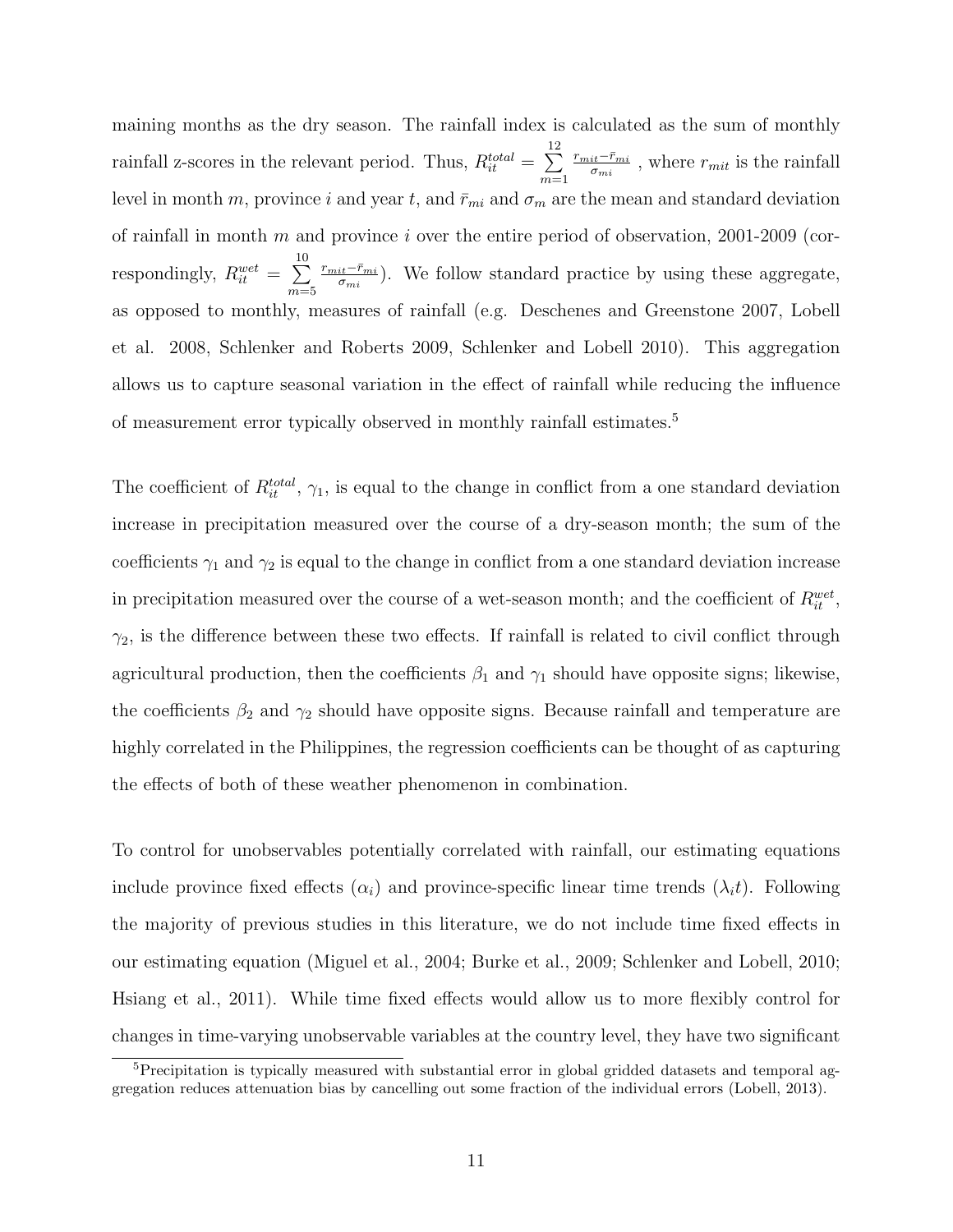disadvantages in this context (Fisher et al., 2012; Aufhammer et al., 2013). First, time fixed effects can severely exacerbate the problem of measurement error in the rainfall variable. Rainfall is always measured with error, especially when it is aggregated to large-scale gridded datasets like the one we use here. By controlling for the average rainfall in a given year, time fixed effects remove a substantial part of the actual variation in rainfall. This can severely increase the ratio of noise to signal and result in significant attenuation bias in regression estimates (Fisher et al., 2012). Second, time fixed effects can introduce bias in the presence of spillovers from trade, migration, or movements of insurgents across province boundaries (Dell et al., 2014). To avoid these issues, our regressions exclude time fixed effects and rely on the assumption that variations in rainfall are random across years and therefore uncorrelated with time-varying common shocks that affected the country as a whole. To account for possible correlation of error terms across space as well as time, we use the spatial autocorrelation robust standard errors described by Conley (2008).

### 5 Results

Table 1 provides summary statistics for rainfall (by season), agricultural production and conflict-related causalities and incidents. It is apparent from these statistics that rainfall exhibits strong seasonality. During the dry season, provinces in our sample received an average of 164 millimeters of rainfall per month. In contrast, during the wet season, these provinces received an average of 265 millimeters of rainfall per month, a difference of approximately 60 percent.

On average, provinces experienced 6.6 conflict-related incidents per year, resulting in 14.1 casualties. Approximately 45 percent of total casualties were suffered by government forces; 30 percent were suffered by insurgents, with civilians making up the remainder. Sixty-two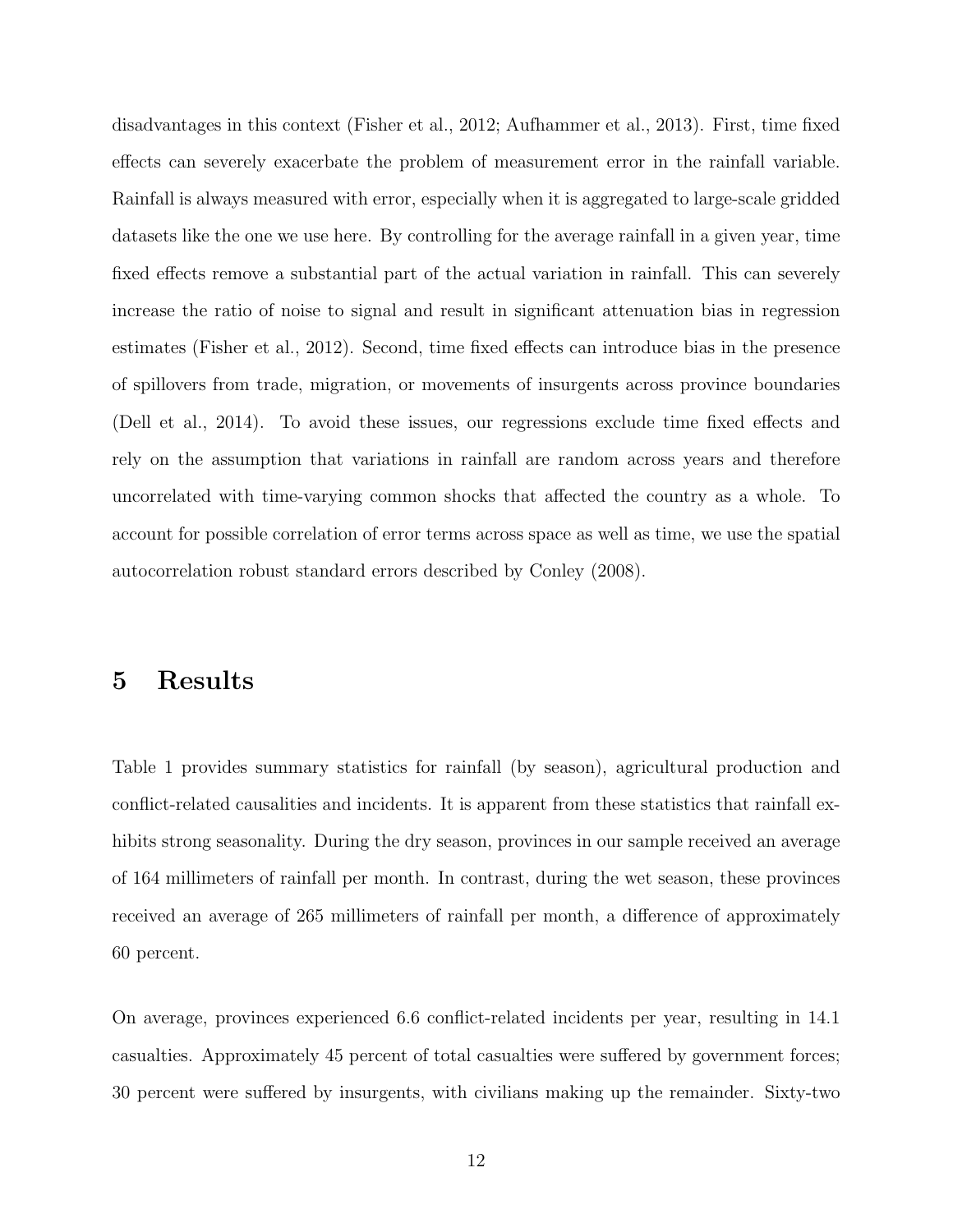percent of casualty-producing incidents were initiated by insurgents, and insurgent-initiated incidents accounted for 55 percent of total casualties. Government-initiated incidents accounted for 44 percent of total casualties.

Disaggregation by insurgent group shows that the largest share of incidents (60 percent) involved the New People's Army (NPA). Incidents involving the NPA accounted for 58 percent of total casualties. The Moro Islamic Liberation Front (MILF) was involved in 10 percent of reported violent incidents, although these incidents accounted for 18 percent of casualties. Lawless Elements (LE) were responsible for 22 percent of incidents and 20 percent of total casualties. Finally, the Abu Sayyaf Group (ASG) was involved in less than 1 percent of violent incidents, accounting for less than 2 percent of casualties.<sup>6</sup>

#### 5.1 Rainfall and agricultural production

Table 2 provides estimates of the relationship between rainfall and agricultural production. In columns (1) and (3), the estimated coefficient of  $R_{it}^{total}$  is small and statistically insignificant at conventional levels, suggesting that total rainfall received over the course of the year has little effect on agricultural production.

However, when  $R_{it}^{wet}$  is included on the right-hand side of the estimation equation, the expected seasonal pattern emerges, at least with regard to the rice harvest. Specifically, a one standard deviation increase in rainfall received during a dry-season month is associated with an increase in rice production of 0.5 percent. In contrast, a one standard deviation increase in rainfall received during a wet-season month is associated with a decrease in rice production of 0.9 percent. These estimates are statistically significant at the 1 percent and 5 percent levels, respectively; the difference between the estimates is significant at the 1

<sup>6</sup>These percentages do not add up to 100 because information on which group was involved is missing for approximately 4 percent of the incidents in our data.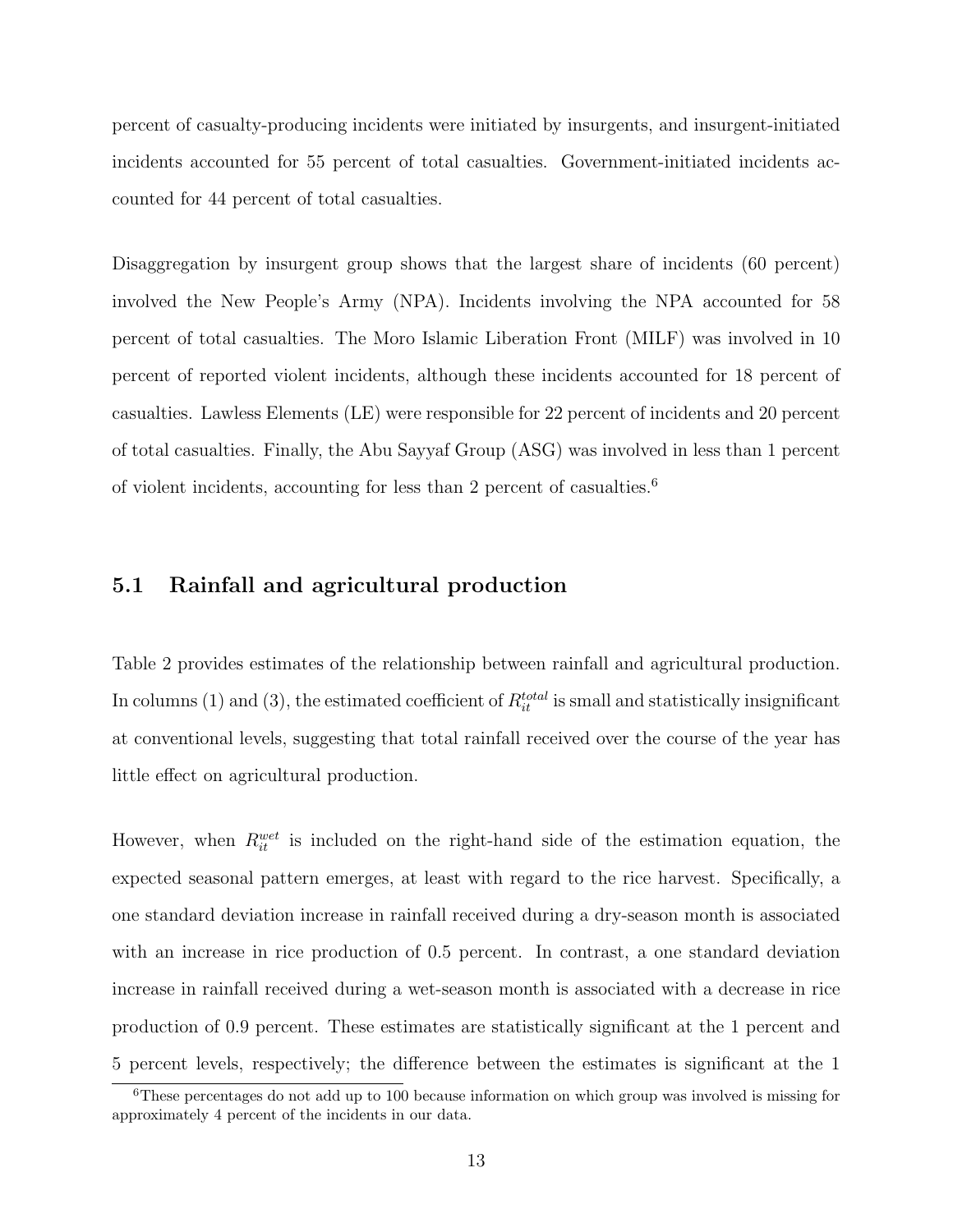percent level.

A slightly different seasonal pattern emerges for corn. The estimate of  $\beta_1$  is positive when  $R_{it}^{wet}$  is included on the right-hand side of the estimation equation, but not statistically significant, while a one standard deviation increase in rainfall received during a wet-season month is associated with a decrease in corn production of 1.9 percent. This latter estimate is significant at the 5 percent level, and the difference between the wet- and dry-season estimates is significant at the 1 percent level.<sup>7</sup>

The results in Table 2 are generally consistent with what we know about the physiology of rice versus corn (Rathore et al., n.d.; Zaidi et al., 2004; Nishiuchi et al., 2012). Rice is a wetland plant and, as a consequence, more tolerant to waterlogging. Corn is better adapted to drier conditions, but more susceptible to flooding and submersion in water.

#### 5.2 Rainfall and civil conflict

In this section, we explore the relationship between rainfall and conflict intensity. If this relationship exhibits seasonality, but with a lag and in the opposite direction as was found for agricultural production, this would be evidence against the infrastructure explanation.

We report estimates of equation (2) in Table 3. The estimated coefficients of  $R_{it}^{total}$  are negative, but insignificant, in columns (1) and (3). When  $R_{it}^{wet}$  is included on the right-hand side of the estimation equation, the estimates of  $\gamma_1$  become larger (in absolute magnitude) and more precise. A one standard deviation increase in rainfall received during a dry-season month is associated with 1.02 fewer conflict casualties and 0.43 fewer conflict-related incidents

<sup>7</sup>During the period under study, three major typhoons struck the Philippines (one in December of 2006, one in June of 2008, and one in September/October of 2009). Controlling for which provinces were affected has almost no impact on the estimates presented in Tables 2 and 3.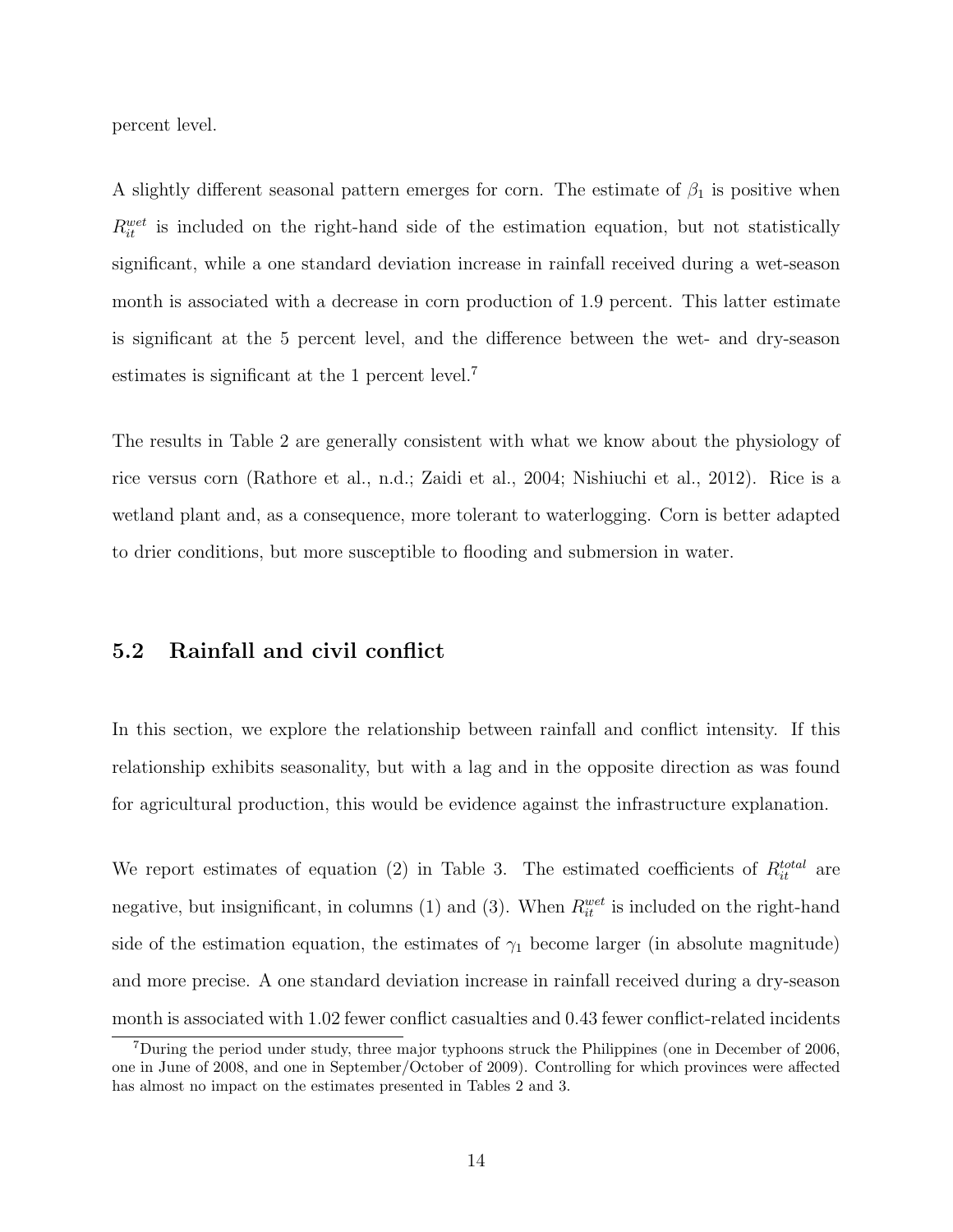the following year. These estimates are statistically significant at the 1 percent level. In contrast, a one standard deviation increase in rainfall received during a wet-season month is associated with 0.42 additional conflict-related incidents. The estimated relationship between wet-season rainfall and casualties is also positive, but insignificant.

In Table 4 we report estimates of a modified version of equation (2) that includes measures of rainfall from the current year,  $R_{it}^{total}$  and  $R_{it}^{wet}$ . Consistent with the infrastructure hypothesis, estimates of the relationship between wet-season rainfall in year t and conflict are negative. However, they are not statistically significant at conventional levels. Importantly, the estimated effects of lagged rainfall on conflict reported in Table 4 are similar to those reported in Table 3 both in terms of magnitude and precision.

Next, we allow the effect of rainfall on conflict to differ according to a measure of land use at the province level,  $\frac{HectaresUnderCultivation_{i}}{TotalHectares_{i}}$ , where the number of hectares under cultivation comes from the CountryStat database (published by the Philippine Bureau of Agricultural Statistics) and the total area of province i comes from the 2000 Census of the Philippines. Specifically, we estimate equation (2) separately for provinces with  $\frac{HectaresUnderCultivation_i}{TotalHectares_i}$ greater than the median observed in our data, and for provinces with  $\frac{HectaresUnderCultivation_{i}}{TotalHectares_{i}}$ less than the median observed in our data. If agricultural production is the mechanism linking rainfall and conflict, then we would expect estimates of  $\gamma_1$  and of  $\gamma_1 + \gamma_2$  to be larger in provinces with a greater-than-median proportion of total area under cultivation.

The results of this exercise are reported in Table 5. The estimated effects of rainfall on conflict intensity are much larger in provinces with a greater-than-median proportion of total area devoted to the cultivation of rice as compared to provinces with a less-thanmedian proportion of total area devoted to the cultivation of rice. This pattern of results, however, is less pronounced when we divide the sample based on proportion of total area devoted to the cultivation of corn. One possible reason for this pattern is that, as noted in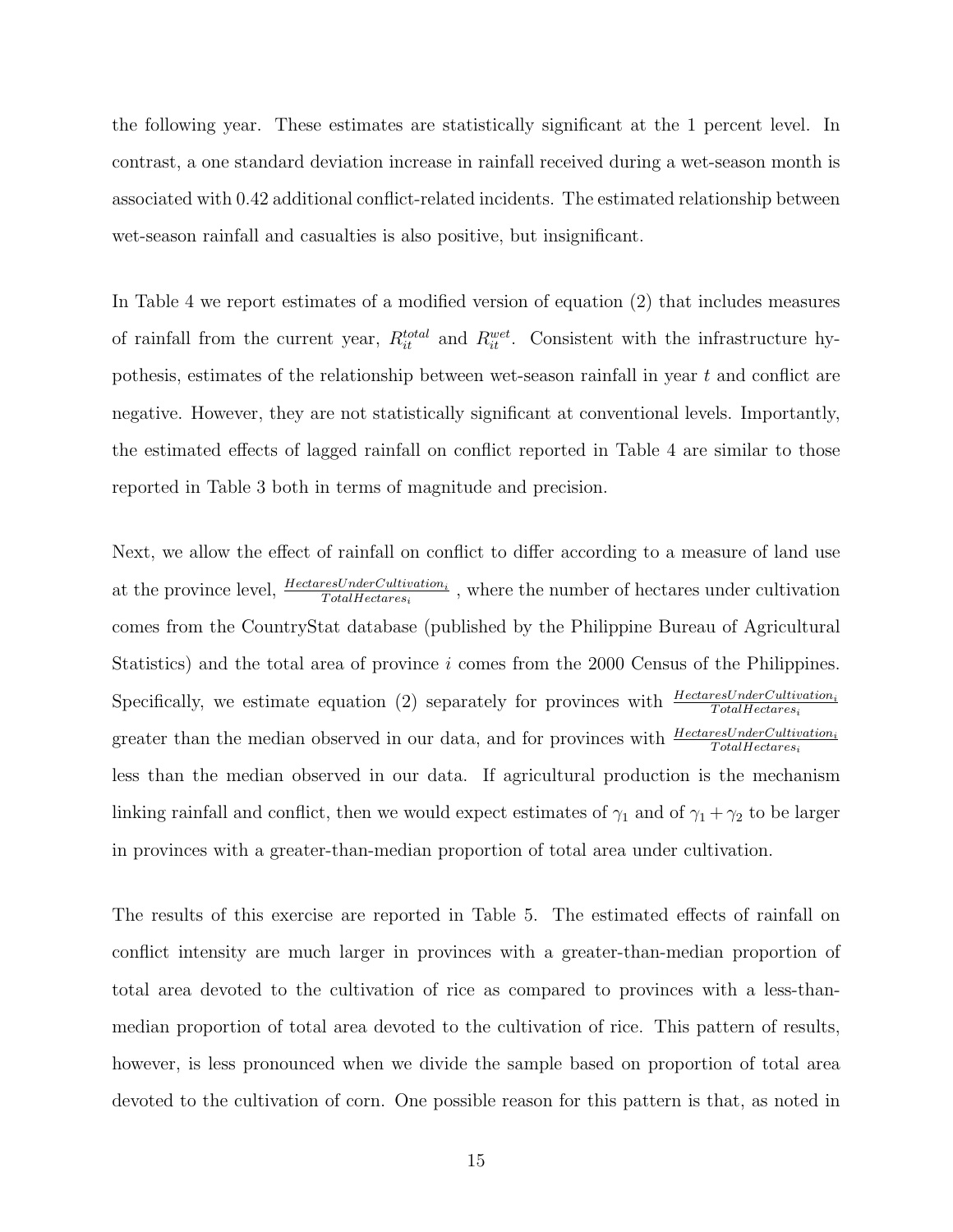Section 2, corn is a cash crop and mostly used for livestock feed. It is therefore plausible that a failed corn harvest has a smaller impact on the wellbeing of the poor than a failed rice crop and, as a consequence, a smaller effect on civil conflict .

#### 5.3 Disaggregation by initiator and victim

In this section, we investigate the effect of rainfall on conflict intensity by casualty type. The estimates in Table 6 suggest that the relationship between lagged rainfall and conflict intensity is most pronounced for civilians, which is notable given that civilians suffered substantially fewer casualties than government forces and insurgents during the period under study. A one standard deviation increase in rainfall during a dry-season month is associated with 0.55 fewer civilian casualties and 0.26 fewer incidents with at least one civilian casualty in the following year. The wet season estimates for civilians have the opposite sign: a one standard deviation increase in rainfall during a wet-season month is associated with 0.98 additional civilian casualties and 0.45 additional incidents leading to at least one civilian casualty.

In comparison, the wet-season estimates for government forces are much smaller than the estimates for civilians and are not distinguishable from zero in a statistical sense. Likewise, the estimated effects of rainfall on insurgent casualties and incidents resulting in at least one insurgent casualty are small and insignificant. Rainfall received during the dry season does, however, appear to impact casualties suffered by government forces: a one standard deviation increase in rainfall during a dry-season month is associated with 0.54 fewer casualties suffered by government forces and 0.26 fewer incidents resulting in at least one government casualty.

The results reported in Table 6 are consistent with those of van den Eynde (2011). Using data from India, van den Eynde (2011) found evidence of negative rainfall shocks on conflict due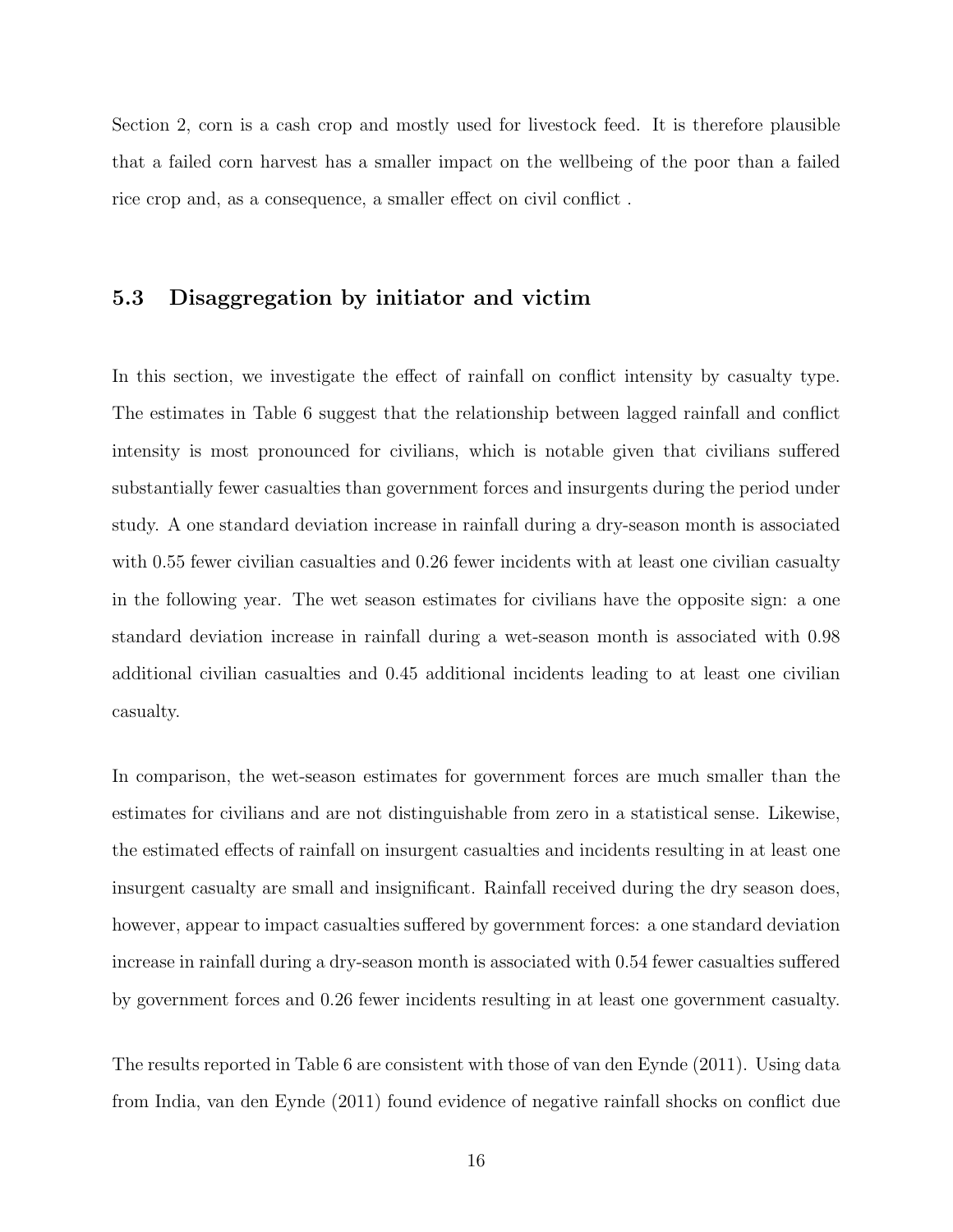largely to an increase in insurgent-on-civilian violence. The results reported in Table 6 are also consistent with the hypothesis that rainfall shocks in the dry season shift the balance of power between insurgents and government forces, measured by the relative number of casualties suffered by these two groups.

In Table 7, we report estimates of the effect of rainfall on conflict intensity by who (that is, which group) initiated the violence. The results provide further evidence that rainfall can shift the power balance between insurgents and government forces. Specifically, we find that the estimated effects of rainfall on violent incidents initiated by insurgents are similar in size to those reported in Table 3. In contrast, the estimated effects on government-initiated incidents is close to zero and not statistically significant. Taken together, the results reported in Tables 6 and 7 are consistent with the hypothesis that rainfall shocks that are detrimental to agricultural production increase insurgent strength, enabling insurgent groups to inflict casualties on government forces and civilians who do not comply with their demands.<sup>8</sup>

#### 5.4 Disaggregation by insurgent group and region

The Philippine military categorizes incidents based upon which insurgent group was involved. According to the military, the three main active insurgent groups operating in the Philippines are the communist New People's Army (NPA), the Muslim-separatist Moro-Islamic Liberation Front (MILF), the Islamist Abu Sayyaf Group (ASG). In addition to these armed insurgent groups, the military also reports conflict episodes involving armed criminal groups, or so-called "Lawless Elements", as recorded in military field reports. Lawless Elements (LE) are composed of apolitical criminal organizations and groups led by renegade former insur-

<sup>&</sup>lt;sup>8</sup>It has also been suggested that an increase in insurgent-on-civilian violence could be the result of decreased insurgent strength, which increases the need to use violence to control the population and punish informants (Kalyvas, 2006; Wood, 2010). However, this mechanism is not consistent with our finding that rainfall shocks are more strongly associated with government casualties as compared to insurgent casualties.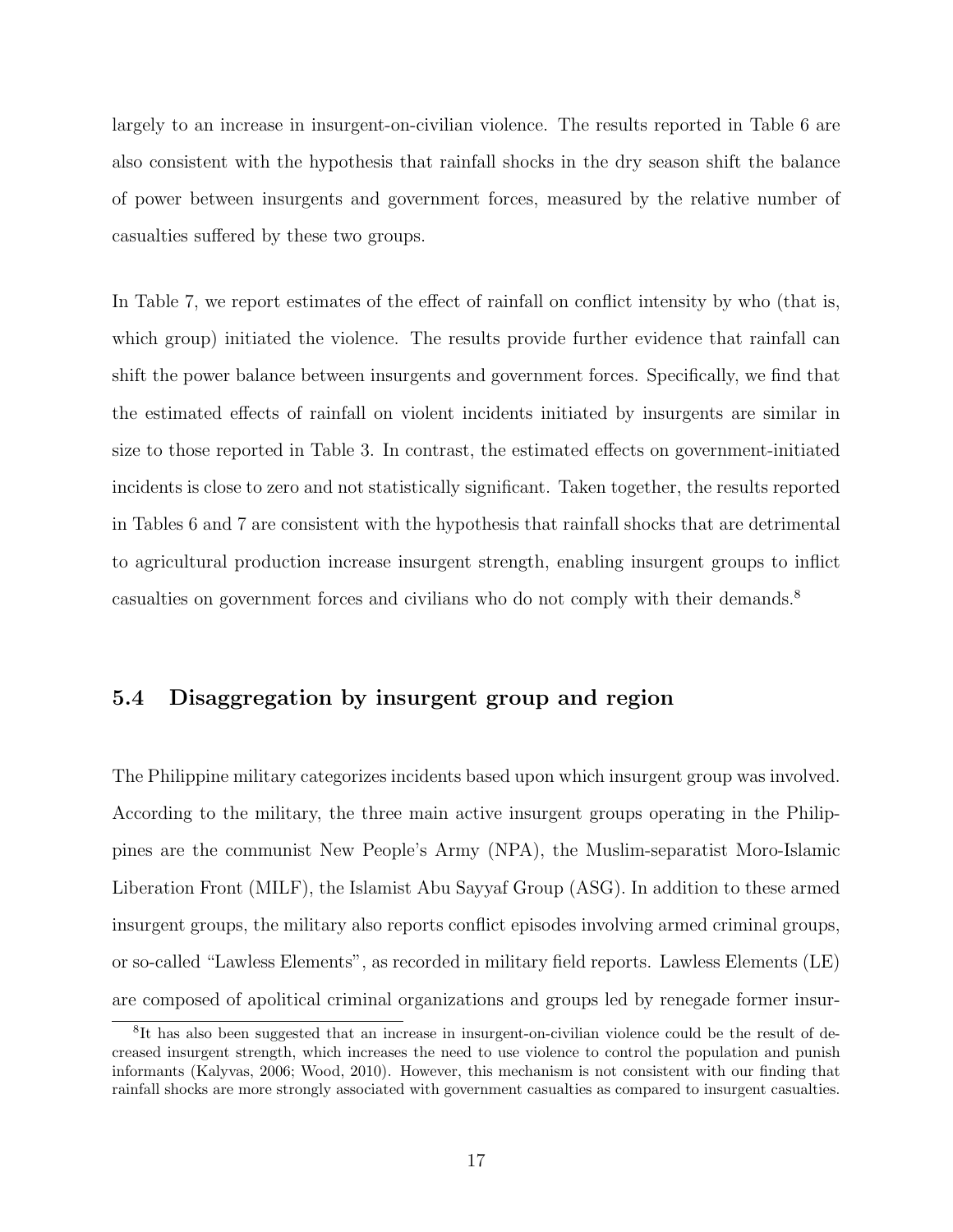gent commanders. Detailed descriptions of these four groups can be found in Section 2. In this section, we estimate the effect of rainfall on conflict intensity by region and by which armed group was involved. Our definition of region is based on where the MILF operates. MILF (and ASG) operations are confined to the southwest of the island of Mindanao and the Sulu Sea, while the incidents involving the NPA and Lawless Elements are reported throughout the country.<sup>9</sup>

Results of this exercise are reported in Table 8. Columns (1)-(3) show that outside the provinces in which the MILF operates, rainfall shocks detrimental to agriculture are associated with a substantial increases the number of incidents involving the NPA or Lawless Elements. In regions with MILF/ASG activity, rainfall appears to have different effects depending on which insurgent group was involved. Rainfall shocks detrimental to agriculture are associated with an increase in incidents involving the ASG and LE. However, aboveaverage rainfall in the wet season, which is typically harmful to the rice crop, is associated with fewer incidents involving the MILF.

There are several possible explanations for this latter result. First, the MILF recruits and garners popular support based on ethnic, tribal and family relationships, whereas the NPA and Lawless Elements target the rural poor for recruiting and logistical support. As a consequence, negative shocks to agricultural production may provide fewer recruiting opportunities for the MILF than for the NPA and Lawless Elements. Another possible explanation is that negative shocks to agricultural production increase the likelihood of factional splits within the MILF. Because the Philippine military classifies smaller armed groups led by renegade MILF commanders as LE, factional splits could result in an increase in incidents attributed to LE and a corresponding decrease in incidents attributed to the MILF. This explanation is consistent with theoretical and empirical results that suggest that poor eco-

<sup>9</sup>Out of the 17 administrative regions of the Philippines, only 5 recorded MILF activity during the period of observation. These 5 administrative regions are divided into a total of 18 provinces. There was no MILF or ASG activity in the other 12 administrative regions of the Philippines.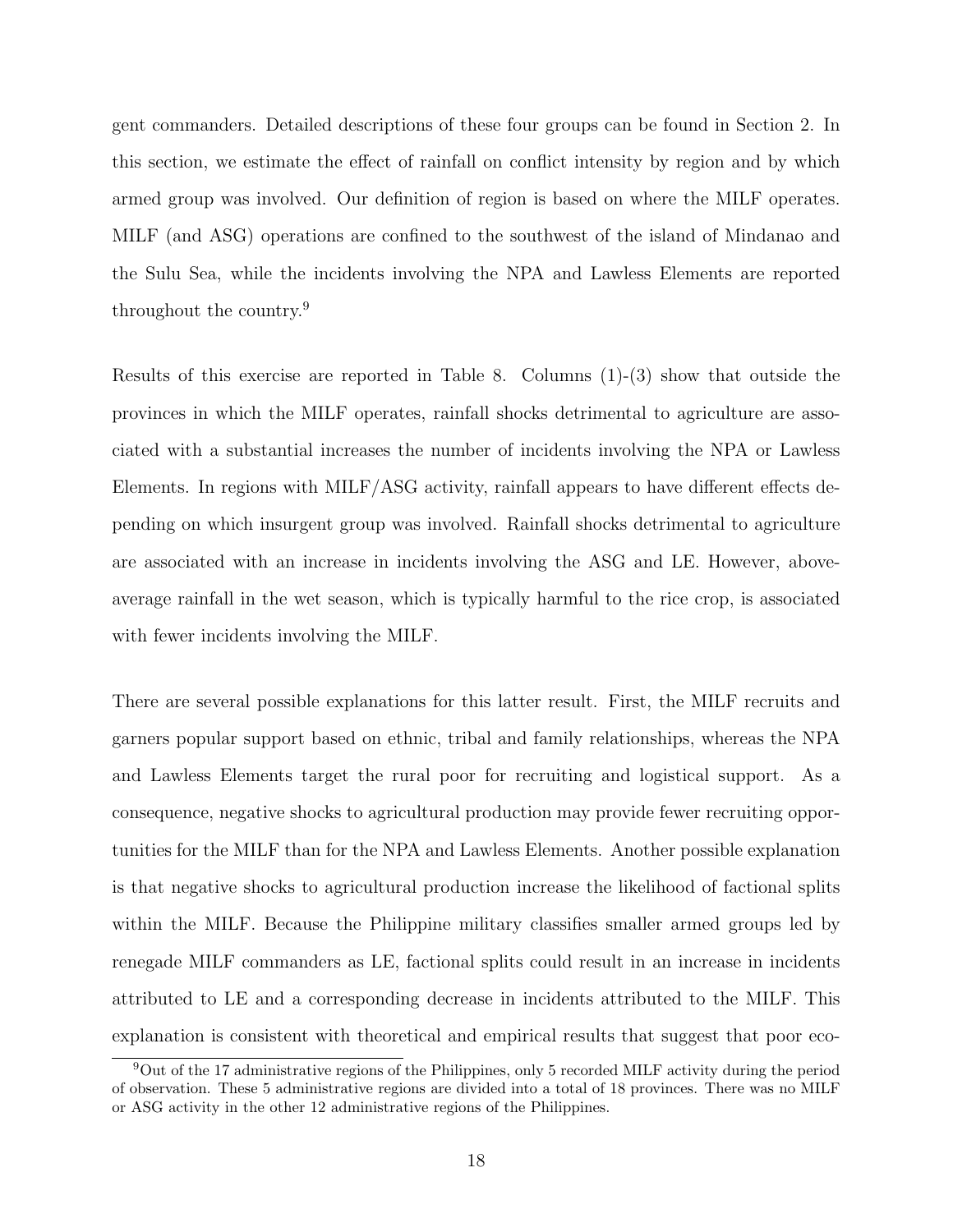nomic conditions and low state capacity lead to increased factionalization among rebel groups (Bueno de Mesquita, 2008; Fjelde and Nilsson, 2012).<sup>10</sup> A related explanation is that rainfall shocks affect how military units attribute incidents to the four group categories, even if there is little change in actual insurgent activity. The leadership of NPA and MILF often publicly denounce violence in regions affected by humanitarian crises such as drought or flood. Regardless of their actual affiliation, groups committing violence in these regions may therefore be more likely to be labelled as Lawless Elements because their actions contradict the public statements of the NPA and MILF leadership.

#### 5.5 Magnitude

To gain a better sense of the magnitude of the reduced-form estimates presented in Table 3, we instrument for rice and corn production using  $R_{it}^{total}$  and  $R_{it}^{wet}$ . The assumption that rice and corn production are the only channels through which  $R_{it-1}^{total}$  and  $R_{it-1}^{wet}$  affect conflict intensity is most almost certainly violated because rainfall affects the production of other crops. Therefore, an instrumental variables (IV) approach should produce upper-bound estimates of the relationship between agricultural production and conflict.<sup>11</sup> It is also possible that lagged rainfall has effects on conflict that are unrelated to agriculture, in which case the bias depends on the direction of these effects.

Table 9 presents IV estimates of the effect of rice and corn production on our conflict measures. These estimates suggests that an increase in rice production of 10 percent leads to 0.6 fewer conflict-related incidents and 1.5 fewer casualties the following year. On average, we observe 6.6 conflict-related incidents and 14.1 casualties per province-year, so the IV esti-

<sup>&</sup>lt;sup>10</sup>Our results are also consistent with evidence that rebel factionalization is often accompanied by increased violence against the state and civilians (Cunningham, 2013).

 $11$ This logic is, of course, based on the assumption that the seasonal effects of rainfall have the same sign for other crops as they do for rice and corn.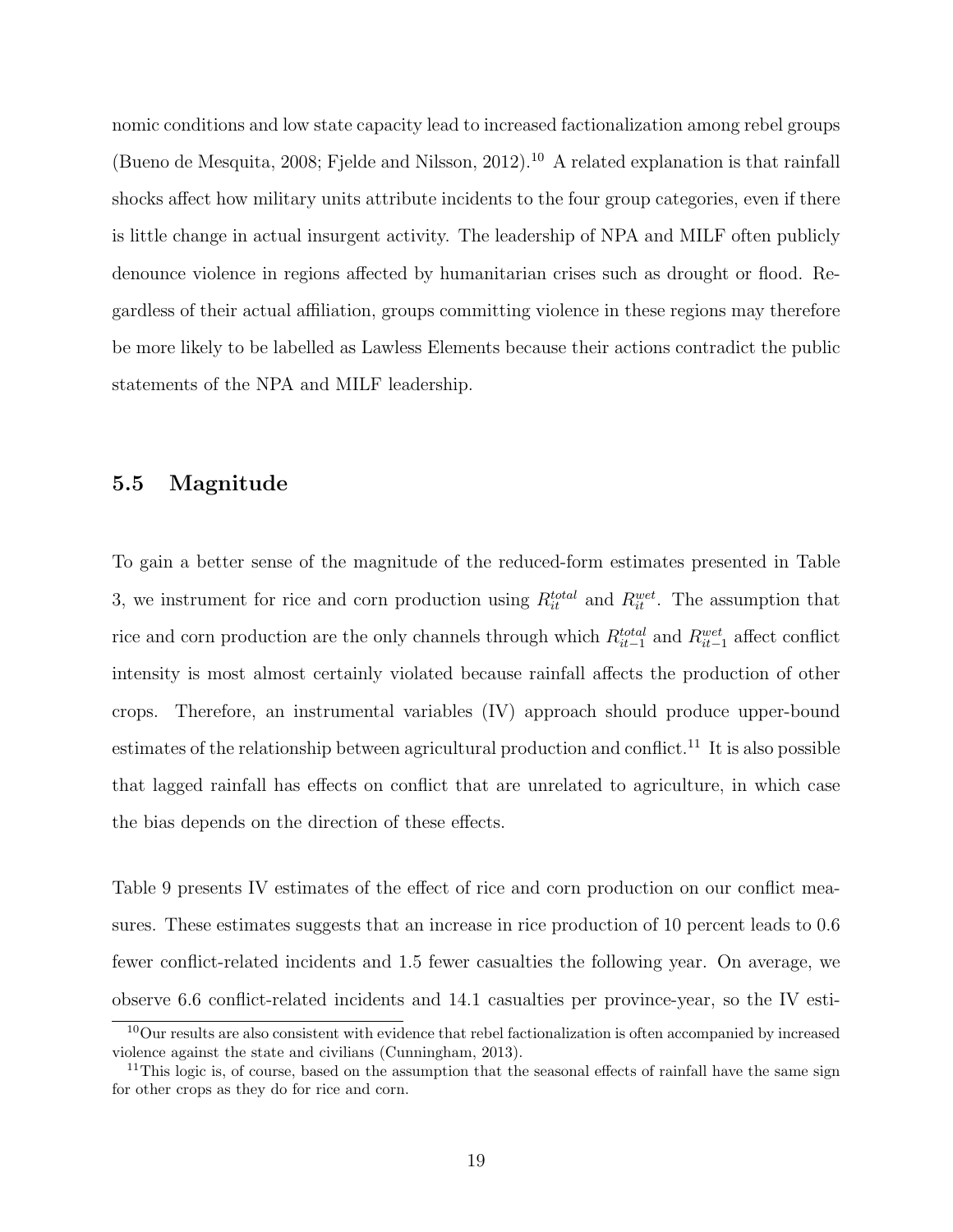mates correspond to an elasticity of conflict with respect to rice production of approximately -1.

The IV estimates of the effect of corn production on conflict are not statistically different from zero. This pattern of results confirms our previous observation that the estimates of the effect of rainfall on corn production by season do not closely correspond to estimates of the effect of rainfall on conflict by season. It is also consistent with estimates reported in Table 5 suggesting that rainfall fluctuations have smaller effects on conflict in corn-growing areas than in rice-growing areas.

We propose two explanations for why corn production might be essentially unrelated to our measures of conflict intensity. First, it is possible that the IV estimates in Table 9 are biased by a direct effect of rainfall on conflict that cancels out the effect operating through corn production. As shown in Table 2, heavy rains in the wet season have a negative impact on the corn harvest, but if heavy rains also destroy roads and bridges in corn-growing provinces (increasing the cost of travel), then the estimated effect of corn production on conflict will be biased towards zero. The second possibility is that the effect of corn production on conflict is genuinely smaller than the effect of rice. As noted in Section 2, corn is a cash crop and mostly used for livestock feed, while rice is the staple food crop. It is therefore plausible that a failed rice harvest has a substantially larger impact on the wellbeing of the poor than a failed corn crop and, as a consequence, leads to more widespread discontent with the government and more support for insurgent groups.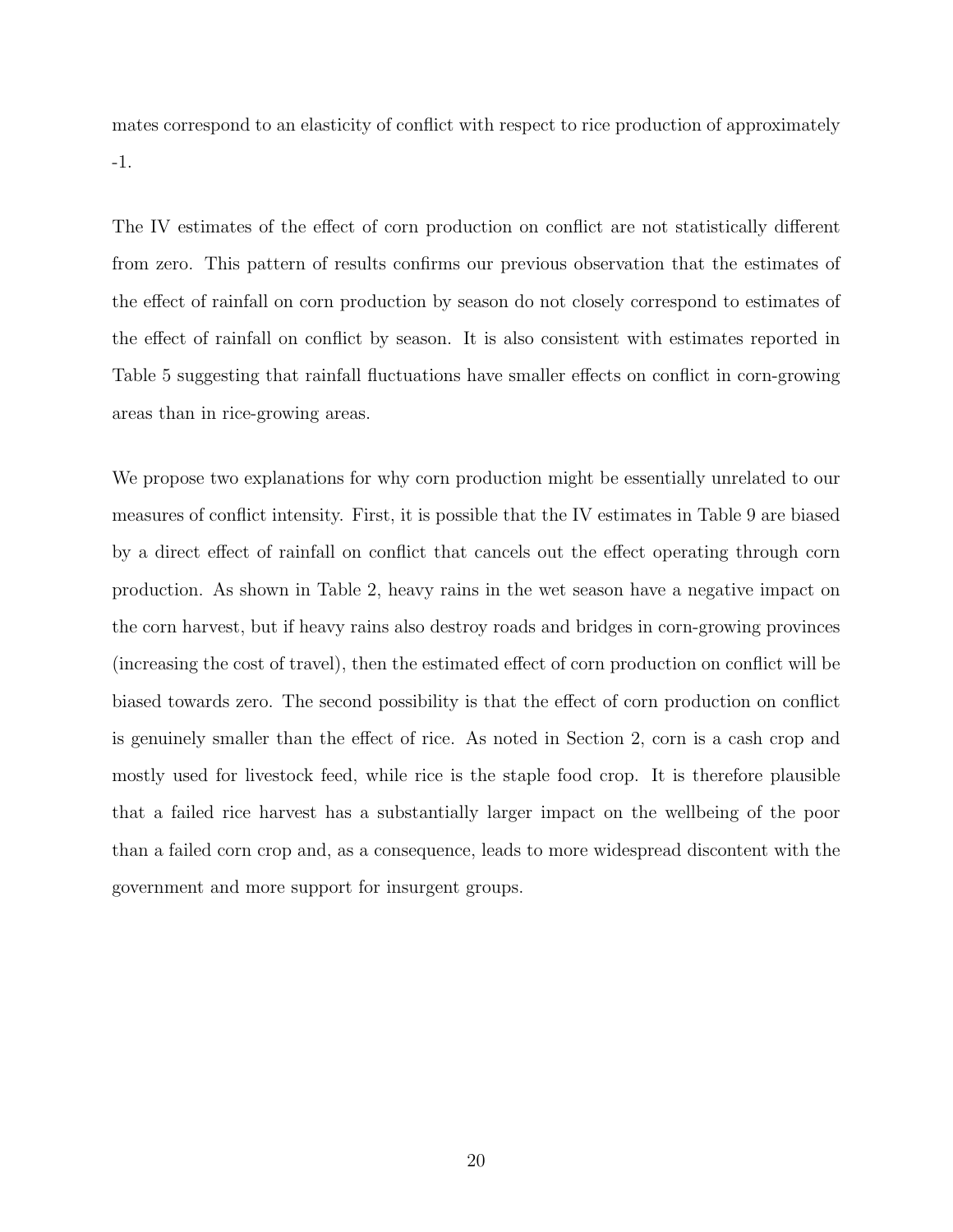# 6 Conclusion

In the Philippines and other parts of Southeast Asia, above-average rainfall can be an unexpected boon for farmers or it can ruin crops, depending on when it occurs (Lansigan et al., 2000; Gerpacio et al., 2011; Roberts et al., 2009). During the dry season, rice (and to a lesser extent corn) is susceptible to drought and above-average rainfall typically leads to an increase in agricultural production. During the wet season, above-average rainfall can lead to flooding and/or waterlogging and, as a consequence, poor harvests.

Using detailed data on conflict-related incidents collected by the Philippine military for its own internal purposes, we exploit the seasonal variation in the relationship between rainfall and agricultural production to learn about the mechanism through which rainfall affects the intensity of civil conflict. Our results are consistent with the hypothesis that rainfall affects conflict, at least in part, through agricultural production.

Three pieces of evidence are most salient. First, we find that contemporaneous rainfall is essentially unrelated to conflict as measured by the number of incidents or casualties, but lagged rainfall appears to be a robust predictor of conflict intensity. Because the effect of rainfall on agricultural production is realized at harvest, we would expect there to be a lag between rainfall and conflict, which we would not expect if rainfall worked through infrastructure or if rainfall had a direct influence on the psychology of combatants. Second, the relationship between rainfall and conflict-related incidents also exhibits seasonality, but in the opposite direction as for agricultural production. That is, above-average rainfall received during the dry season is associated with fewer conflict-related incidents and causalities one year later, while above-average rainfall received during the wet season is associated with more conflict-related incidents and causalities. Third and finally, the effect of rainfall on conflict appears to be more pronounced in provinces with a greater-than-median proportion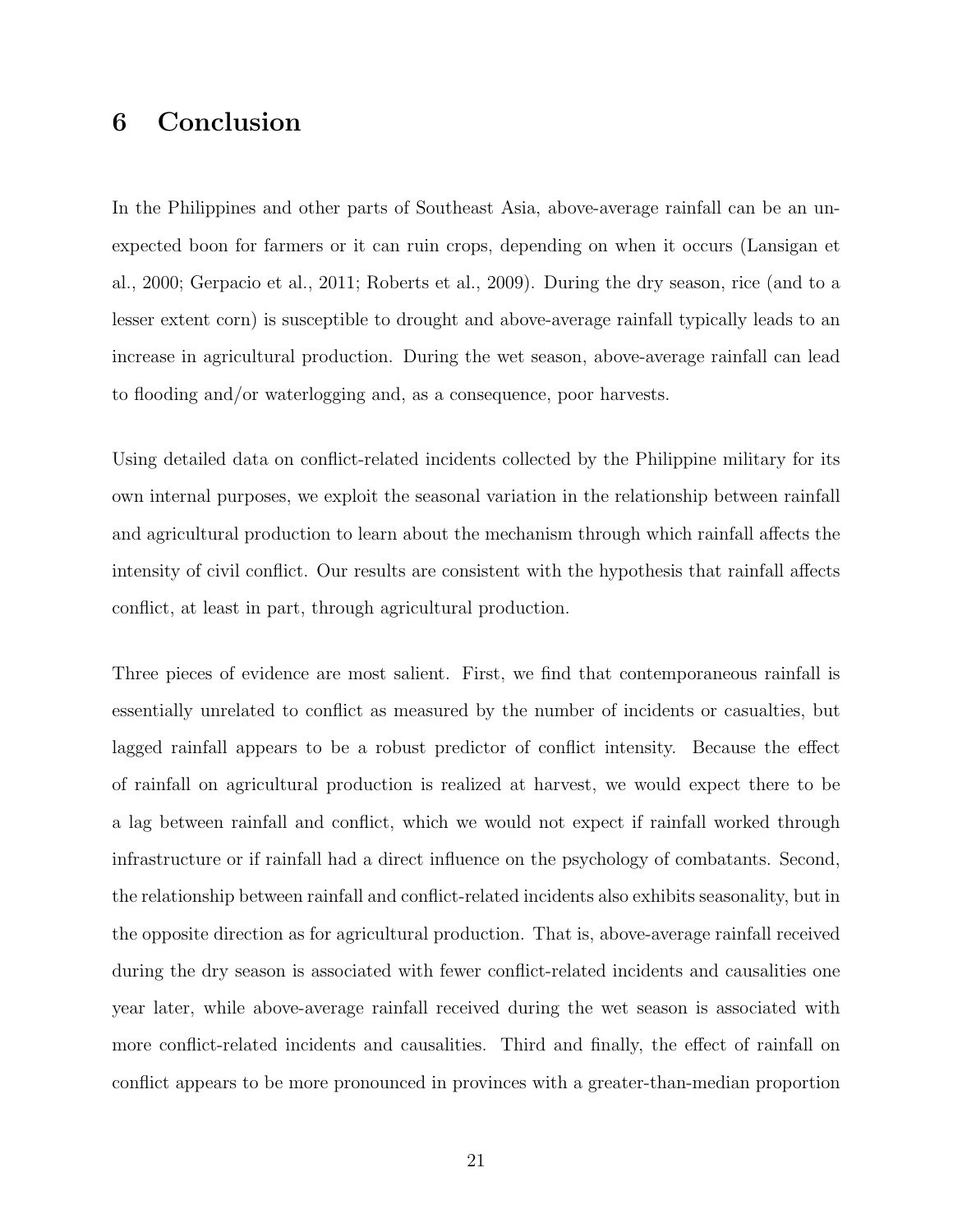of total area devoted to the production of rice.

Taken together, these results lend strong support to the argument that the channel through which rainfall impacts civil conflict is agricultural production. An unusually rainy wet season could make it easier for rebel groups to recruit in rice-growing regions and, as a consequence, lead to an increase in conflict intensity. According to the infrastructure hypothesis, an unusually rainy wet season would lead to a decrease, not an increase, in conflict.

Although climate change is not expected to have a major impact on total rainfall in Philippines or other Southeast Asian countries (Christensen et al., 2007; Asian Development Bank, 2009; B. and S., 2009), it is expected to amplify the already pronounced seasonal variation in rainfall. Our findings suggest that this amplification will exacerbate ongoing civil conflict in the Philippines and perhaps spark new conflict in other Southeast Asian countries, especially those heavily dependent on rice for subsistence.

Understanding the mechanisms through which climate change affects conflict is crucial to informing policy responses to climate change (Burke et al., 2015). Even under the most optimistic scenarios, substantial climate change appears to be unavoidable (IPCC, 2014, p.189), and designing policies that can increase societal resilience against civil conflict in the face of a changing climate will become increasingly important (World Bank, 2012; Center for Naval Analyses, 2014; USAID, 2014). Our results suggest that policies aimed at reducing the effect of climate change on agricultural production could weaken the link between climate change and civil conflict.

### References

Ahmed, Mahfuz and Suphachol Suphachalasai, "Assessing the Costs of Climate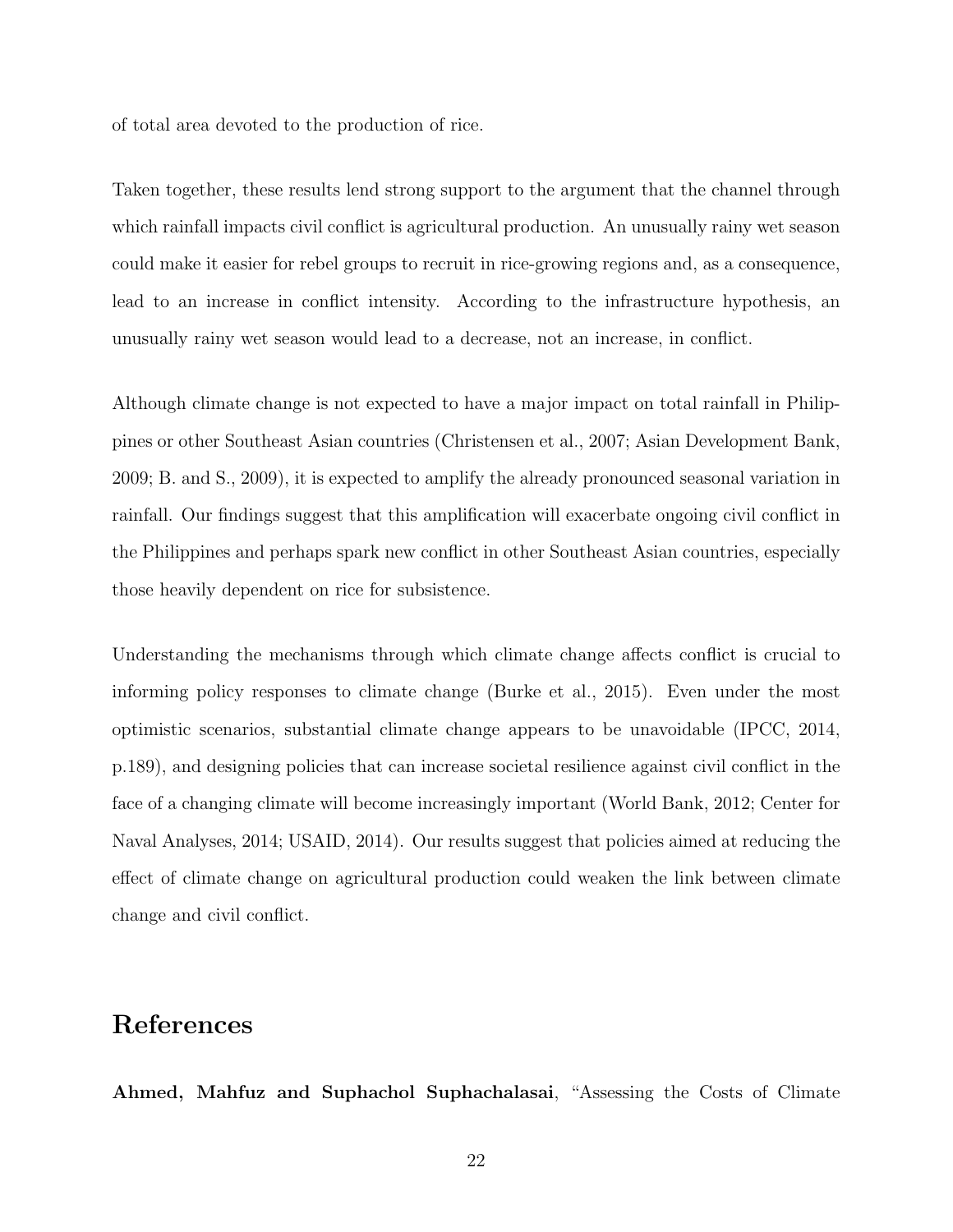Change and Adaptation in South Asia," 2014.

- Asian Development Bank, "Building Climate Resilience in the Agriculture Sector of Asia and the Pacific," 2009.
- Aufhammer, Maximilian, Solomon M. Hsiang, Wolfram Schlenker, and Adam Sobel, "Using Weather Data and Climate Model Output in Economic Analyses of Climate Change," Review of Environmental Economics and Policy, 2013, 7 (2), 181–198.
- B., Lyon and Camargo S., "The seasonally varying influence of ENSO on rainfall and tropical cyclone activity in the Philippines," Climate Dynamics, 2009, 32, 125–141.
- Berman, Eli, Michael Callen, Joseph H. Felter, and Jacob N. Shapiro, "Do Working Men Rebel? Insurgency and Unemployment in Afghanistan, Iraq, and the Philippines," Journal of Conflict Resolution, 2011, 55 (4), 496–528.
- Bollfrass, Alex and Andrew Shaver, "Some Insurgents Like it Hot: Global Evidence of a Temperature-Conflict Relationship," 2013.
- Buhaug, Halvard, "Climate not to Blame for African Civil Wars," Proceedings of the National Academy of Sciences, 2010, 107 (38), 16477–16482.
- Burke, Marshall B., Edward Miguel, Shanker Satyanath, John A. Dykema, and David B. Lobell, "Warming Increases the Risk of Civil War in Africa," *Proceedings of* the National Academy of Sciences, 2009, 106 (49), 20670–20674.
- Burke, Marshall, Solomon Hsiang, and Edward Miguel, "Climate and Conflict," Annual Review of Economics, 2015.
- Center for Naval Analyses, "National Security and the Accelerating Risks of Climate Change," 2014.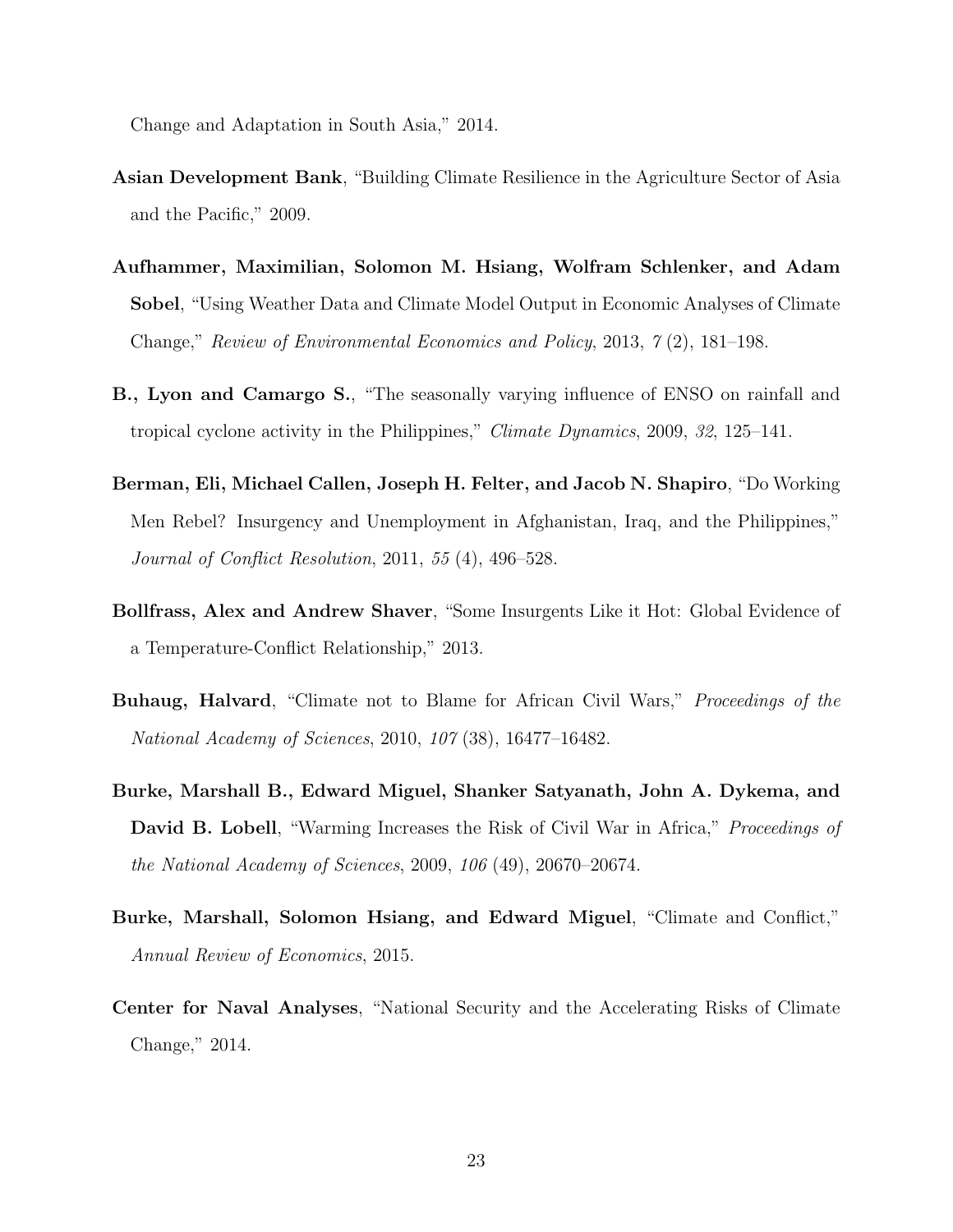- Christensen, J.H., B. Hewitson, A. Busuioc, A. Chen, X. Gao, I. Held, R. Jones, R.K. Kolli, W.-T. Kwon, R. Laprise, V. Magaa Rueda, L. Mearns, C.G. Menndez, J. Risnen, A. Rinke, A. Sarr, and P. Whetton, "2007: Regional Climate Projections," in S. Solomon, D. Qin, M. Manning, Z. Chen, M. Marquis, K.B. Averyt, M. Tignor, and H.L. Miller, eds., *Climate Change 2007: The Physical Science Basis.* Contribution of Working Group I to the Fourth Assessment Report of the Intergovernmental Panel on Climate Change, Cambridge, United Kingdom and New York, NY, USA: Cambridge University Press, 2007.
- Ciucci, Enrica, Pamela Calussi, Ersilia Menesini, Alessandra Mattei, Martina Petralli, and Simone Orlandini, "Weather Daily Variation in Winter and its Effect on Behavior and Affective States in Day-Care Children," *International Journal of Biomete*orology, 2011, 55 (3), 327–337.
- Conley, Timothy G., "Spatial Econometrics," in Steven N. Durlauf and Lawrence E. Blume, eds., The New Palgrave Dictionary of Economics, Palgrave Macmillan, 2008.
- Couttenier, Mathieu and Raphael Soubeyran, "Drought and Civil War in Sub-Saharan Africa," Economic Journal, 2014, 124 (575), 201–244.
- Crost, Benjamin, Joseph H. Felter, and Patrick B. Johnston, "Aid Under Fire: Development Projects and Civil Conflict," American Economic Review, 2014, 104 (6), 1833–1856.
- Cunningham, Kathleen Gallagher, "Actor Fragmentation and CivilWar Bargaining: How Internal Divisions Generate Civil Conflict," American Journal of Political Science, 2013, 57 (3), 659–672.
- David, Cristina and Arsenio Balisacan, "Philippine Rice Supply and Demand: Prospects and policy Implications," 1995.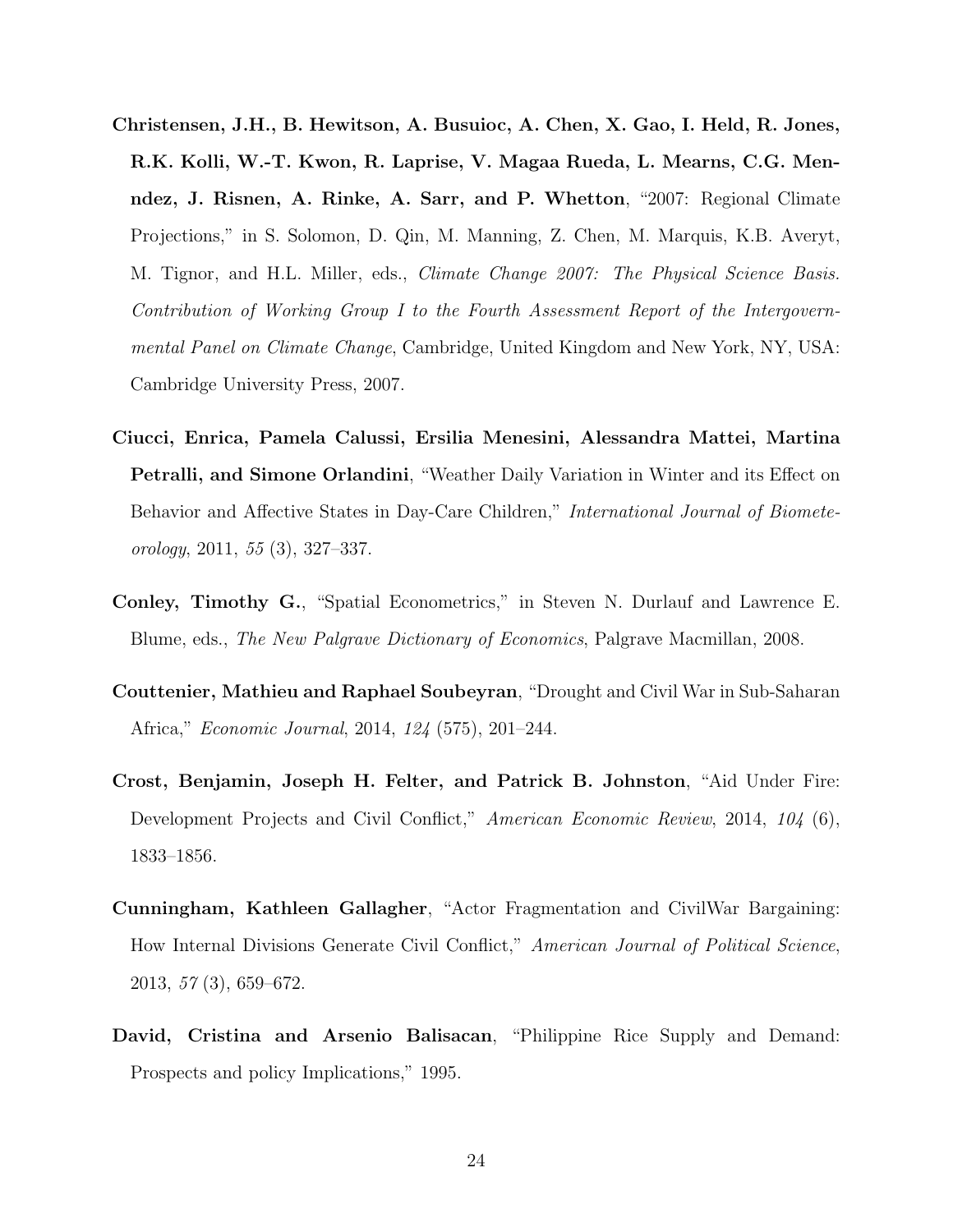- de Mesquita, Ethan Bueno, "Terrorist Factions," Quarterly Journal of Political Science, 2008, 3 (4), 399–418.
- Dell, Melissa, Benjamin F. Jones, and Benjamin Olken, "What Do We Learn from the Weather? The New Climate-Economy Literature," Journal of Economic Literature, 2014, 52 (3), 740–798.
- Department of Defense, "Climate Adaptation Roadmap," 2014.
- Fearon, James D. and David D. Laitin, "Ethnicity, Insurgency and Civil War," American Political Science Review, 2003, 97 (1), 75–90.
- Felter, Joseph H., "Taking Guns to a Knife Fight: A Case for Empirical Study of Counterinsurgency." PhD dissertation, Stanford University, Stanford, CA 2005.
- Fischer, Günther, Mahendra Shah, Francesco N. Tubiello, and Harrij van Velhuizen, "Socio-economic and climate change impacts on agriculture: an integrated assessment, 19902080," Philosophical Transactions of the Royal Society B, 2005, 360 (1463), 2067–2083.
- Fisher, Anthony C., Michael J. Roberts W. Michael Hanemann, and Wolfram Schlenker, "The Economic Impacts of Climate Change: Evidence from Agricultural Output and Random Fluctuations in Weather: Comment," American Economic Review, 2012, 102 (7), 37493760.
- Fjelde, Hanne and Desiree Nilsson, "Rebels against Rebels: Explaining Violence between Rebel Groups," *Journal of Conflict Resolution*, 2012, 56 (4), 604–628.
- Gerpacio, Roberta V., Jocelyn D. Labios, Romeo V. Labios, and Emma I. Diangkinay, "Maize in the Philippines: Production Systems, Constraints, and Research Priorities," 2011.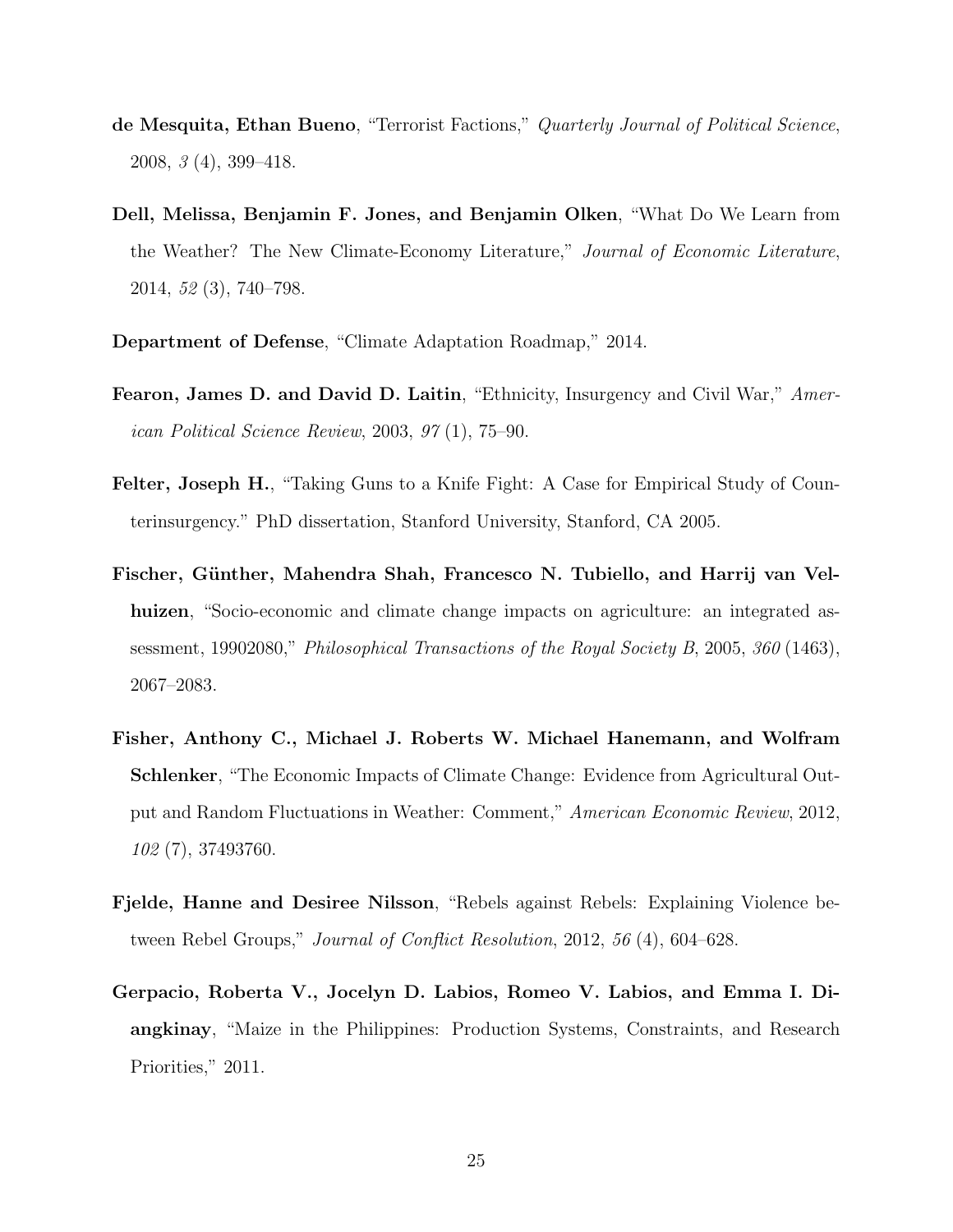- Gerstl, Alfred and Belinda Helmke, "The Association of Southeast Asian Nations (ASEAN) and Climate Change: A Threat to National, Regime, and Human Security," in Benny Cheng Guan Teh, ed., Human Security: Securing East Asia's Future, Springer Netherlands, 2012, pp. 135–156.
- Harari, Mariaflavia and Eliana La Ferrara, "Conflict, Climate and Cells: A disaggregated analysis," IGIER Working Paper, 2014, 461.
- Hendrix, Cullen S. and Idean Salehyan, "Climate Change, Rainfall, and Social Conflict in Africa," Journal of Peace Research, 2012, 49 (1), 35–50.
- Hiltunen, Laura, Reija Ruuhela, Aini Ostamo, Jouko Lnnqvist, Kirsi Suominen, and Timo Partonen, "Atmospheric Pressure and Suicide Attempts in Helsinki, Finland," International Journal of Biometeorology, 2012, 56 (6), 1045–1053.
- Hsiang, Solomon M. and Marshall Burke, "Climate, Conflict, and Social Stability: What Does the Evidence Say?," Climatic Change, 2014, 123, 39–55.
- $\overline{\phantom{a}}$ , Kyle C. Meng, and Mark A. Cane, "Civil conflicts are associated with the global climate," Nature, 2011, 476, 438–441.
- IPCC, "Climate Change 2014: Impacts, Adaptation, and Vulnerability. Part A: Global and Sectoral Aspects. Contribution of Working Group II to the Fifth Assessment Report of the Intergovernmental Panel on Climate Change," 2014.
- Jasparro, Christopher and Jonathan Taylor, "Climate Change and Regional Vulnerability to Transnational Security Threats in Southeast Asia," Geopolitics, 2008, 13  $(2)$ , 232–256.
- $\Box$  and  $\Box$ , "Double Jeopardy: Climate Insecurities and Their Implications for Asian Armed Forces," Defence Studies, 2011, 11 (2), 271–296.

Kalyvas, Stathis, The Logic of Violence in Civil War, Cambridge University Press, 2006.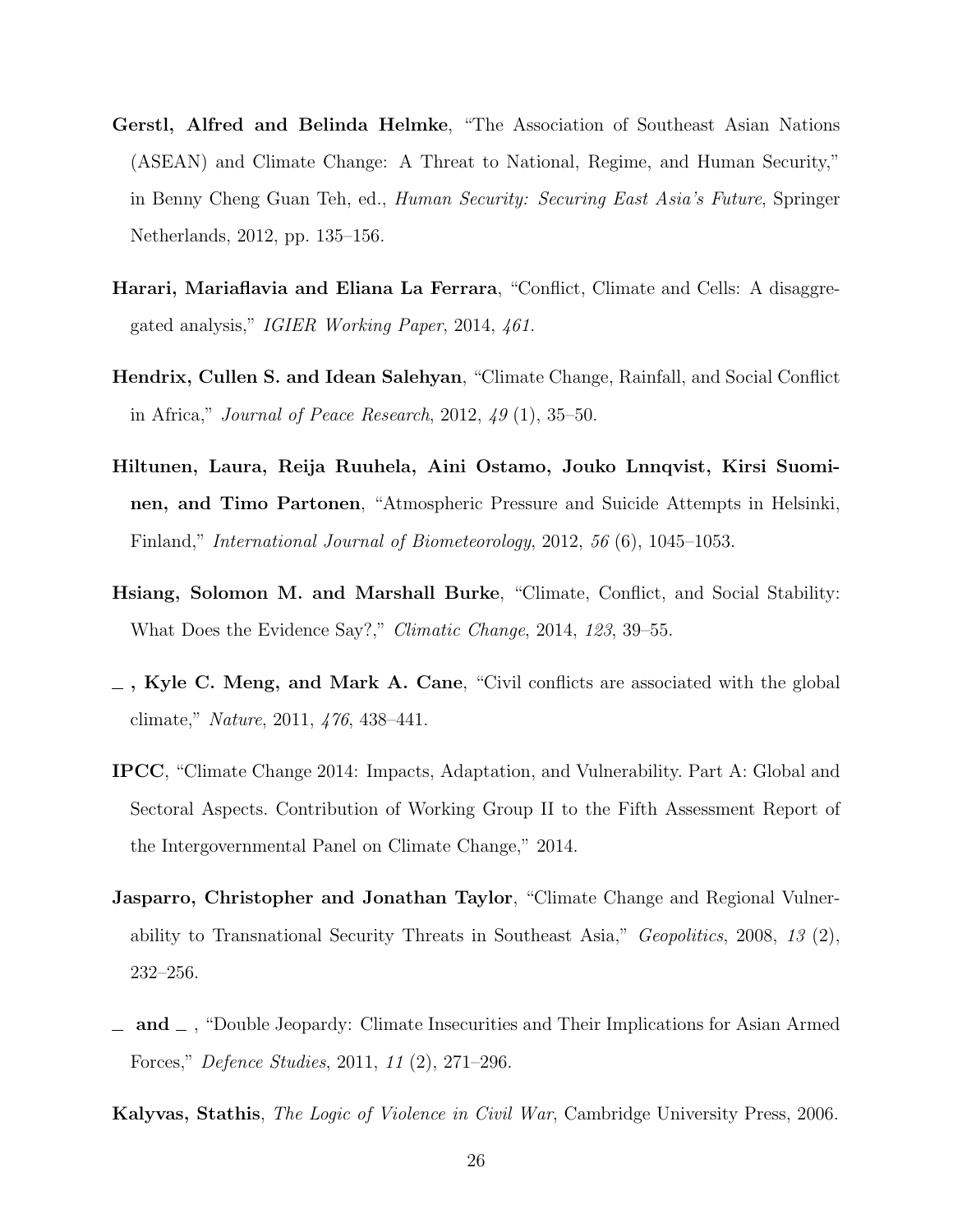- Kreuzer, Peter and Rainer Werning, "Voices from Moro Land: Perspective from Stakeholders and Observers on the Conflict in the Southern Philippines," 2007.
- Lansigan, Felino P., "Coping with climate variability and change in rice production systems in the Philippines," in K Toriyama, K.L. Heong, and B. Hardy, eds., Proceedings of the World Rice Research Conference held in Tokyo and Tsukuba, Japan, 4-7 November 2004, Los Baños, Philippines: International Rice Research Institute, 2005.
- Lansigan, F.P, W.L. de los Santos, and J.O. Coladilla, "Agronomic Impacts of Climate Variability on Rice Production in the Philippines," Agriculture, Ecosystems and Environment, 2000, 82, 129–137.
- Lobell, David B., "Errors in climate datasets and their effects on statistical crop models," Agricultural and Forest Meteorology, 2013, 170, 58–66.
- Maystadt, Jean-Franois and Olivier Ecker, "Extreme Weather and Civil War: Does Drought Fuel Conflict in Somalia through Livestock Price Shocks?," American Journal of Agricultural Economics, 2014, 96 (4), 1157–1182.
- Miguel, Edward and Shanker Satyanath, "Re-examining Economic Shocks and Civil Conflict," American Economic Journal: Applied Economics, 2011, 3 (4), 228–232.
- Miguel, Edward, Shanker Satyanath, and Ernest Sergenti, "Economic Shocks and Civil Conflict: An Instrumental Variables Approach," The Journal of Political Economy, 2004, 112 (4), 725–753.
- Nardulli, Peter F., Buddy Peyton, and Joseph Bajjalieh, "Climate Change and Civil Unrest: The Impact of Rapid-onset Disasters," Journal of Conflict Resolution, 2015, 59 (2), 310–335.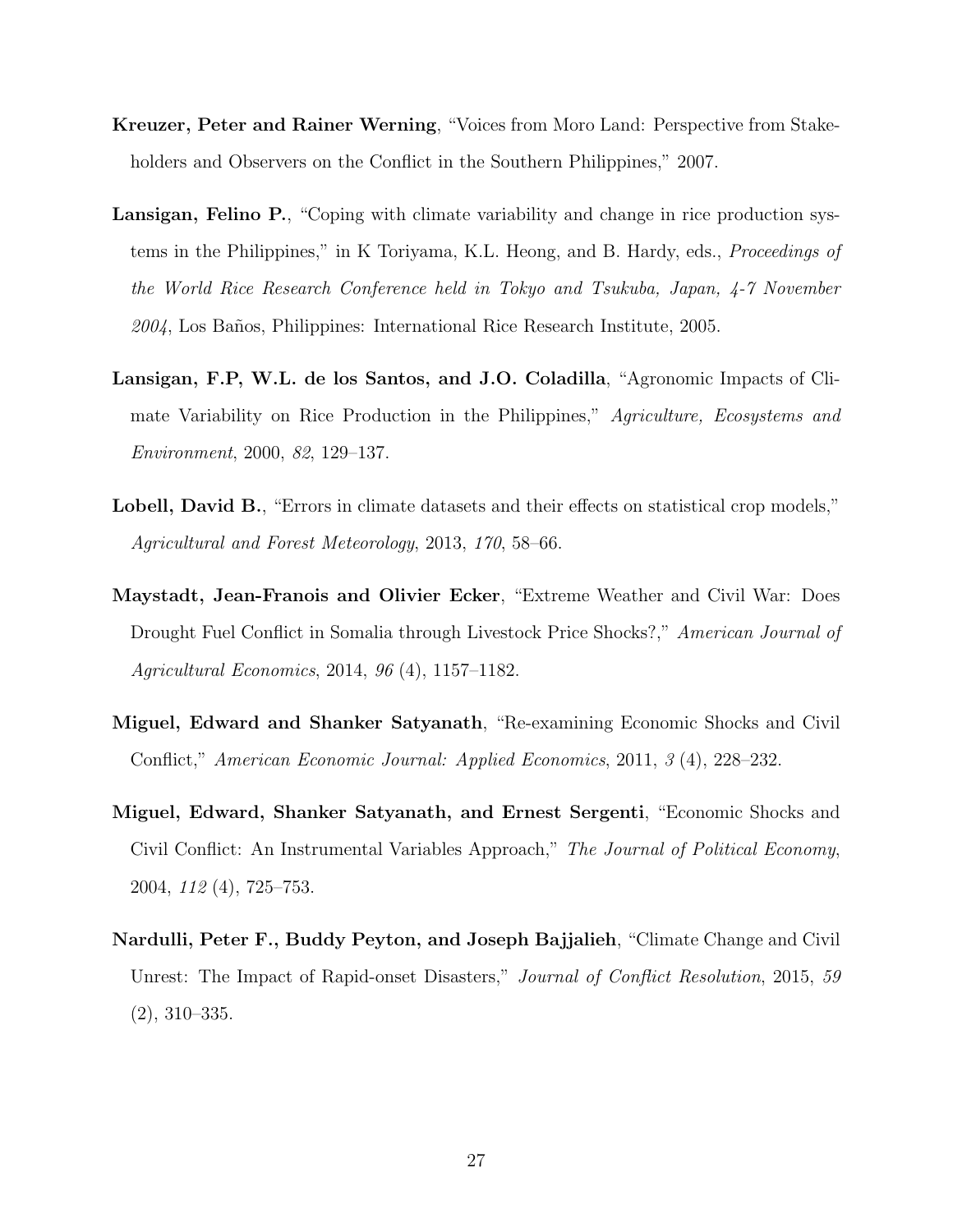- Nishiuchi, Shunsaku, Takaki Yamauchi, Hirokazu Takahashi, Lukasz Kotula, and Mikio Nakazono, "Mechanisms for coping with submergence and waterlogging in rice," Rice, 2012,  $5(2)$ .
- O'Loughlin, John, Frank D. W. Witmer, Andrew M. Linke, Arlene Laing, Andrew Gettelman, and Jimy Dudhia, "Climate variability and conflict risk in East Africa, 1990-2009," Proceedings of the National Academy of Sciences, 2012, 109 (45), 1834418349.
- Rathore, T.R., M.Z.K. Warsi, P.H. Zaidi, and N.N. Singh, TAMNET News Letter, 4, 13–14.
- Roberts, G. M., D. David, F. P. Walter, and N. L. Rosamond, "El Nio-Southern Oscillation Impacts on Rice Production in Luzon, the Philippines," Journal of Applied Meteorology, 2009, 48, 1718–1724.
- Sarsons, Heather, "Rainfall and Conflict: A Cautionary Tale," 2013.
- Schiavo-Campo, Salvatore and Mary Judd, "The Mindanao Conflict in the Philippines : Roots, Costs, and Potential Peace Dividend," Social Development Papers, Conflict Prevention and Reconstruction 24, World Bank, Washington, D.C. : February 2005.
- Schlenker, Wolfram and David B. Lobell, "Robust negative impacts of climate change on African agriculture," Environmental Research Letters, 2010, 5, 014010.
- Sebastian, Leocadio S., Pedro A. Alviola, and Sergio R. Francisco, "Bridging the Rice Yield Gap in the Philippines," in Minas K. Papademetriou, Frank J. Dent, and Edward M. Herath, eds., Bridging the Rice Yield Gap in the Asia-Pacific Region, Food and Agriculture Organization of the United Nations, 2000, pp. 122–134.
- Smith, Paul J., ""War on Terrorism" in South and Southeast Asia," Contemporary Southeast Asia: A Journal of International and Strategic Affairs, 2007, 29 (2), 264–285.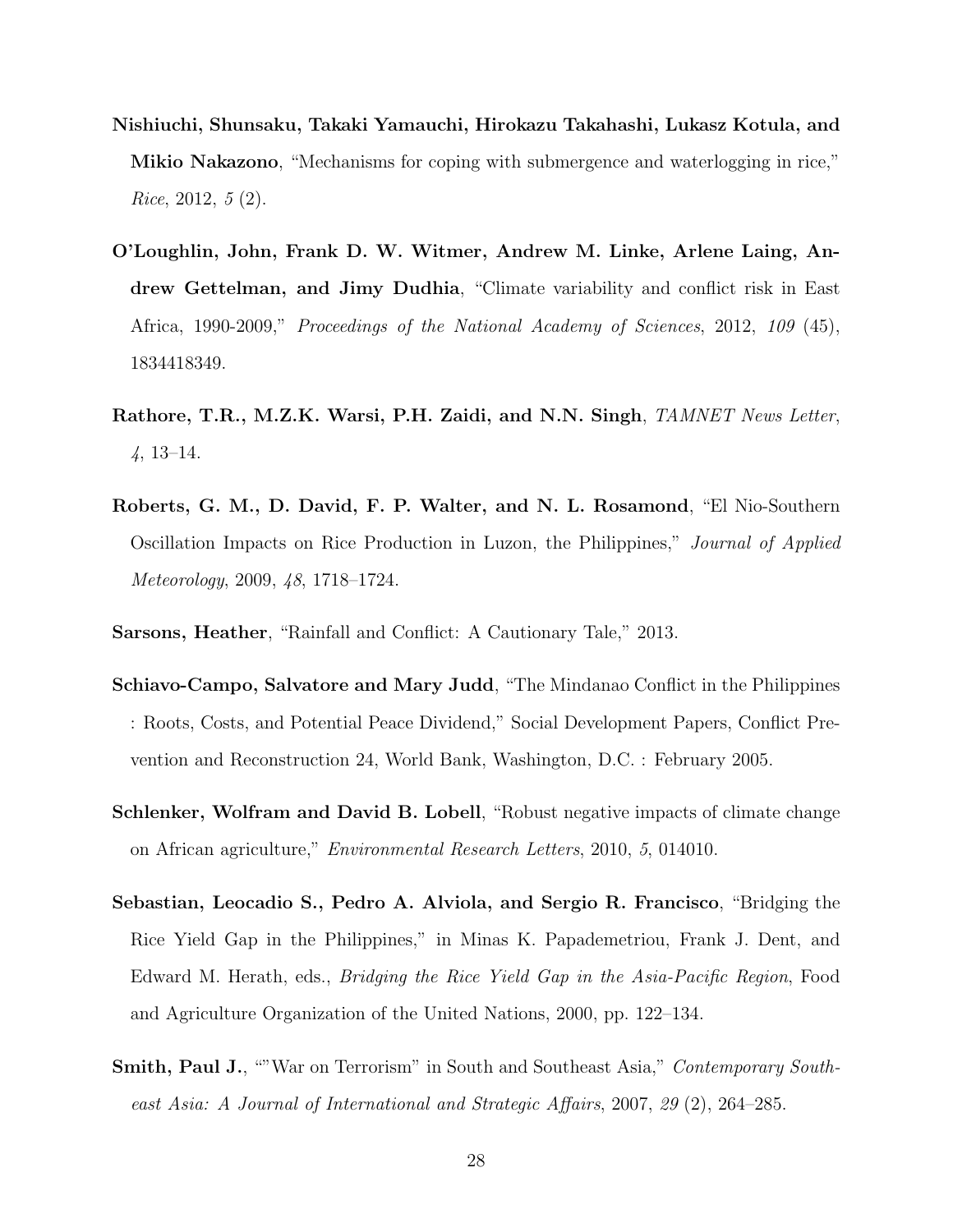- Theisen, Ole Magnus, "Climate clashes?Weather variability, land pressure, and organized violence in Kenya, 1989-2004," Journal of Peace Research, 2012, 49, 81–96.
- , Nils Petter Gleditsch, and Halvard Buhaug, "Is Climate Change a Driver of Armed Conflict?," Climatic Change, 2013, 117, 613–625.
- USAID, "Climate Change, Adaptation and Conflict: A Preliminary Review of the Issues," 2009.
- , "Climate Change and Conflict: Findings and Lessons Learned from Five Case Studies in Seven Countries," 2014.
- van den Eynde, Oliver, "Targets of Violence: Evidence from Indias Naxalite Conflict," 2011.
- Wischnath, Gerdis and Halvard Buhaug, "On Climate Variability and Civil War in Asia," Climatic Change, 2014, 122, 709–721.
- Witsenburg, Karen and Wario R. Adano, "Of Rain and Raids: Violent Livestock Raiding in Northern Kenya," Civil Wars, 2013, 11 (4), 514–538.
- Wood, Reed M., "Rebel Capability and Strategic Violence against Civilians," *Journal of* Peace Research, 2010, 47 (5), 601–614.
- World Bank, "World Development Report 2011: Conflict, Security, and Development," 2012.

World Development Indicators

- World Development Indicators, http://data.worldbank.org/data-catalog/worlddevelopment-indicators 2015. Accessed: 2015-02-23.
- Zaidi, Pervez H., S. Rafique, P.K. Rai, N.N. Singh, and G. Srinivasan, "Tolerance to excess moisture in maize (Zea mays L.): susceptible crop stages and identification of tolerant genotypes," Field Crops Research, 2004, 90, 189–202.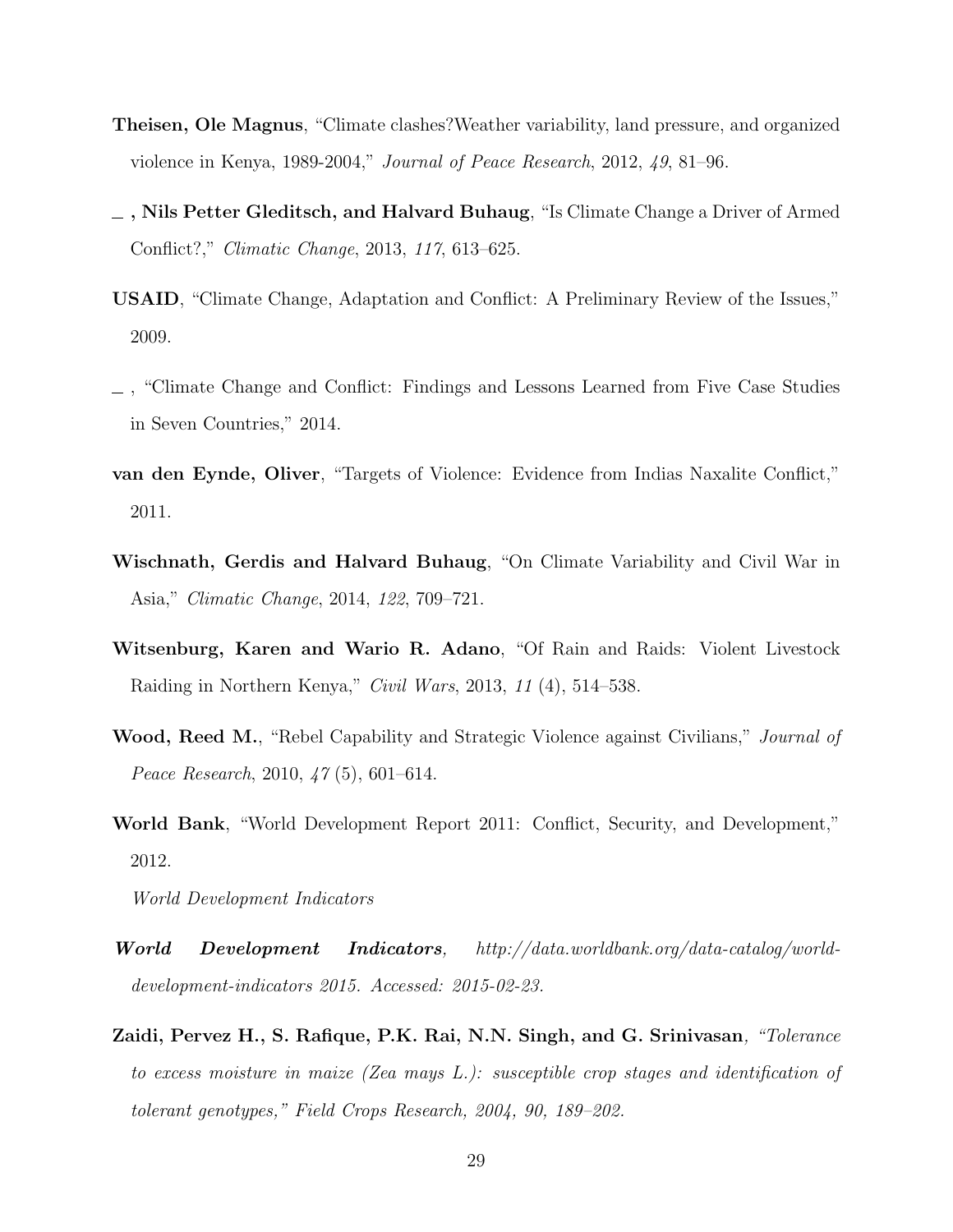|                                                 | Mean          | <b>Standard Deviation</b> |
|-------------------------------------------------|---------------|---------------------------|
| Rainfall in wet season (mm/month)               | 265.3         | $77.9\,$                  |
| Rainfall in dry season (mm/month)               | 164.4         | 108.7                     |
| Rice production (1000 metric tonnes)            | 197.5         | 223.0                     |
| Corn production (1000 metric tonnes)            | 75.2          | 140.0                     |
| Casualties                                      | 14.1          | 22.7                      |
| Government casualties                           | 6.4           | 10.6                      |
| Insurgent casualties                            | $4.3\,$       | 10.1                      |
| Civilian casualties                             | $3.4\,$       | 7.1                       |
| Casualties in government-initiated incidents    | 6.2           | 13.3                      |
| Casualties in insurgent-initiated incidents     | 7.8           | 12.3                      |
| Casualties in incidents with the NPA            | 8.2           | 12.3                      |
| Casualties in incidents with the MILF           | $2.5\,$       | 16.4                      |
| Casualties in incidents with the ASG            | $\rm 0.3$     | 2.6                       |
| Casualties in incidents with LE                 | $2.8\,$       | $7.8\,$                   |
| Violent incidents                               | 6.6           | $\overline{8.2}$          |
| Incidents with at least one government casualty | $3.5\,$       | 4.8                       |
| Incidents with at least one insurgent casualty  | 2.0           | 3.0                       |
| Incidents with at least one civilian casualty   | 1.9           | 2.9                       |
| Government-initiated violent incidents          | $2.5\,$       | 3.7                       |
| Insurgent-initiated violent incidents           | 4.1           | $5.5\,$                   |
| Violent incidents involving the NPA             | 4.0           | 5.7                       |
| Violent incidents involving the MILF            | $0.7\,$       | 3.7                       |
| Violent incidents involving the ASG             | $0.06\,$      | 0.44                      |
| Violent incidents involving LE                  | 1.5           | 3.5                       |
| No. of provinces<br>No. of observations         | $75\,$<br>673 | 75<br>673                 |

### Table 1. Summary Statistics

The unit of observation is the province-year.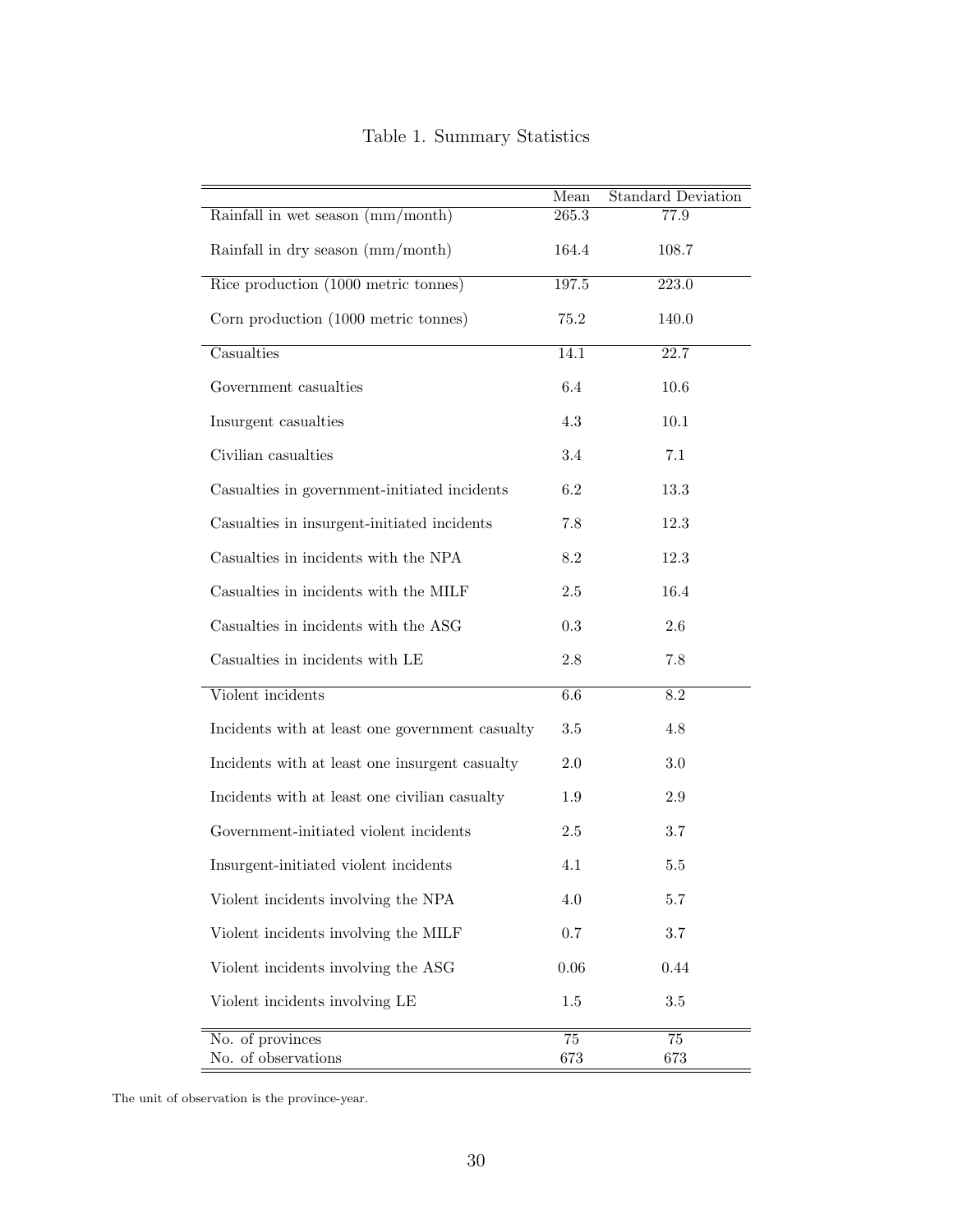|                           |          | Log. of Rice Production |                  | Log. of Corn Production |
|---------------------------|----------|-------------------------|------------------|-------------------------|
|                           |          | 2)                      | $\left(3\right)$ | $4^{\circ}$             |
| Annual rainfall index     | $-0.000$ | $0.005***$              | $-0.005$         | 0.004                   |
|                           | (0.002)  | (0.001)                 | (0.005)          | (0.005)                 |
| Wet season rainfall index |          | $-0.014***$             |                  | $-0.023***$             |
|                           |          | (0.005)                 |                  | (0.008)                 |
| No. of provinces          |          |                         |                  |                         |
| No. of observations       | 673      | 673                     | 673              | 673                     |

Table 2. Rainfall and Agricultural Production in the Philippines

All regressions include province fixed-effects and province-specific linear time trends. Standard errors are in parenthesis, adjusted for spatial and temporal autocorrelation following Conley (2008). \*\*\*, \*\* and \* denote statistical significance at the 1, 5 and 10 percent levels.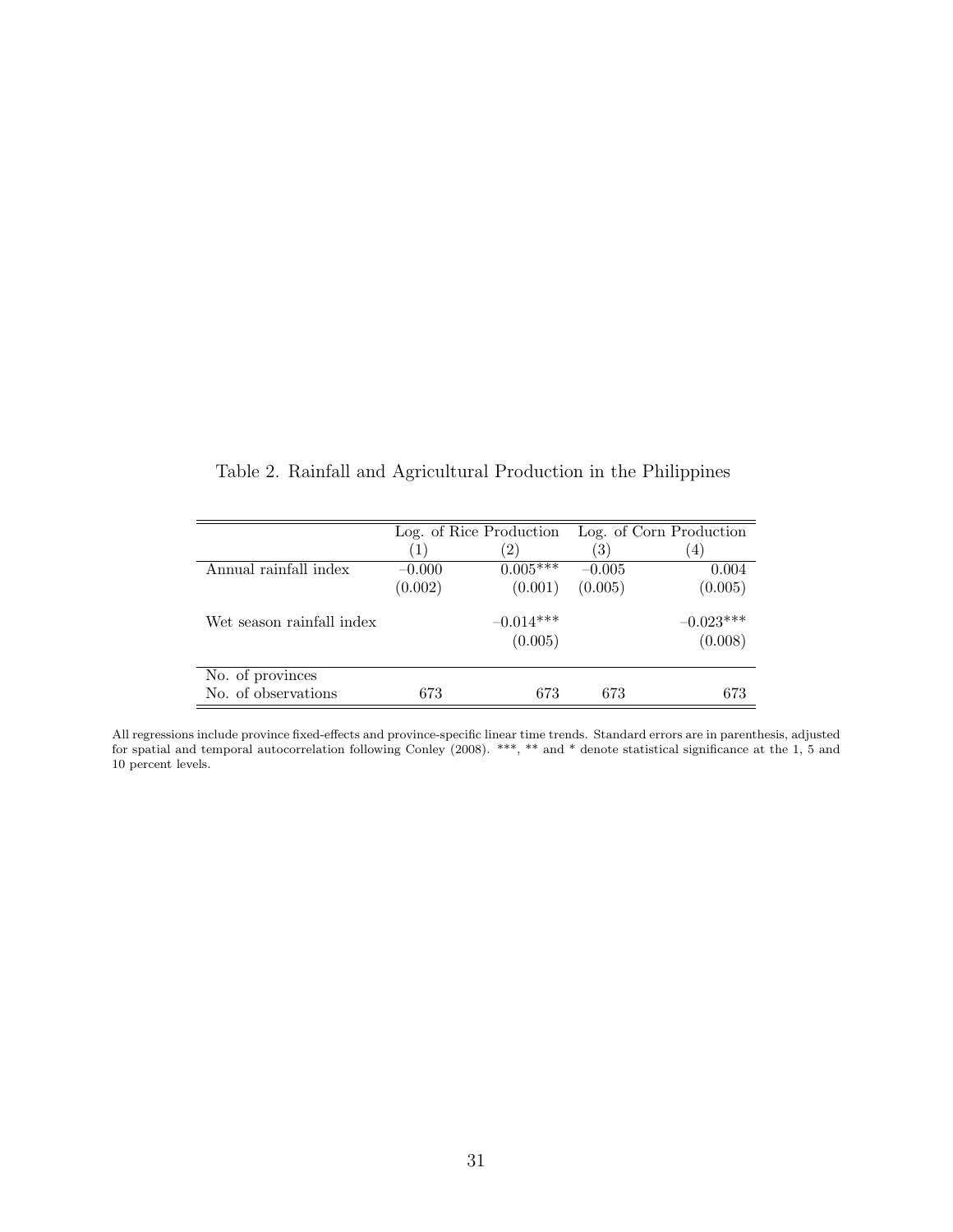|                                  |         | Total Casualties |                  | Violent Incidents   |
|----------------------------------|---------|------------------|------------------|---------------------|
|                                  | (1)     | 2)               | $\left(3\right)$ | $\overline{4}$      |
| Lag of annual rainfall index     | $-0.44$ | $-1.02***$       | $-0.15$          | $-0.43***$          |
|                                  | (0.30)  | (0.39)           | (0.10)           | (0.13)              |
| Lag of wet season rainfall index |         | 1.73<br>(1.19)   |                  | $0.85***$<br>(0.30) |
|                                  |         |                  |                  |                     |
| No. of provinces                 |         |                  |                  |                     |
| No. of observations              | 598     | 598              | 598              | 598                 |

Table 3. Rainfall and Conflict in the Philippines

All regressions include province fixed-effects and province-specific linear time trends. Standard errors are in parenthesis, adjusted for spatial and temporal autocorrelation following Conley (2008). \*\*\*, \*\* and \* denote statistical significance at the 1, 5 and 10 percent levels.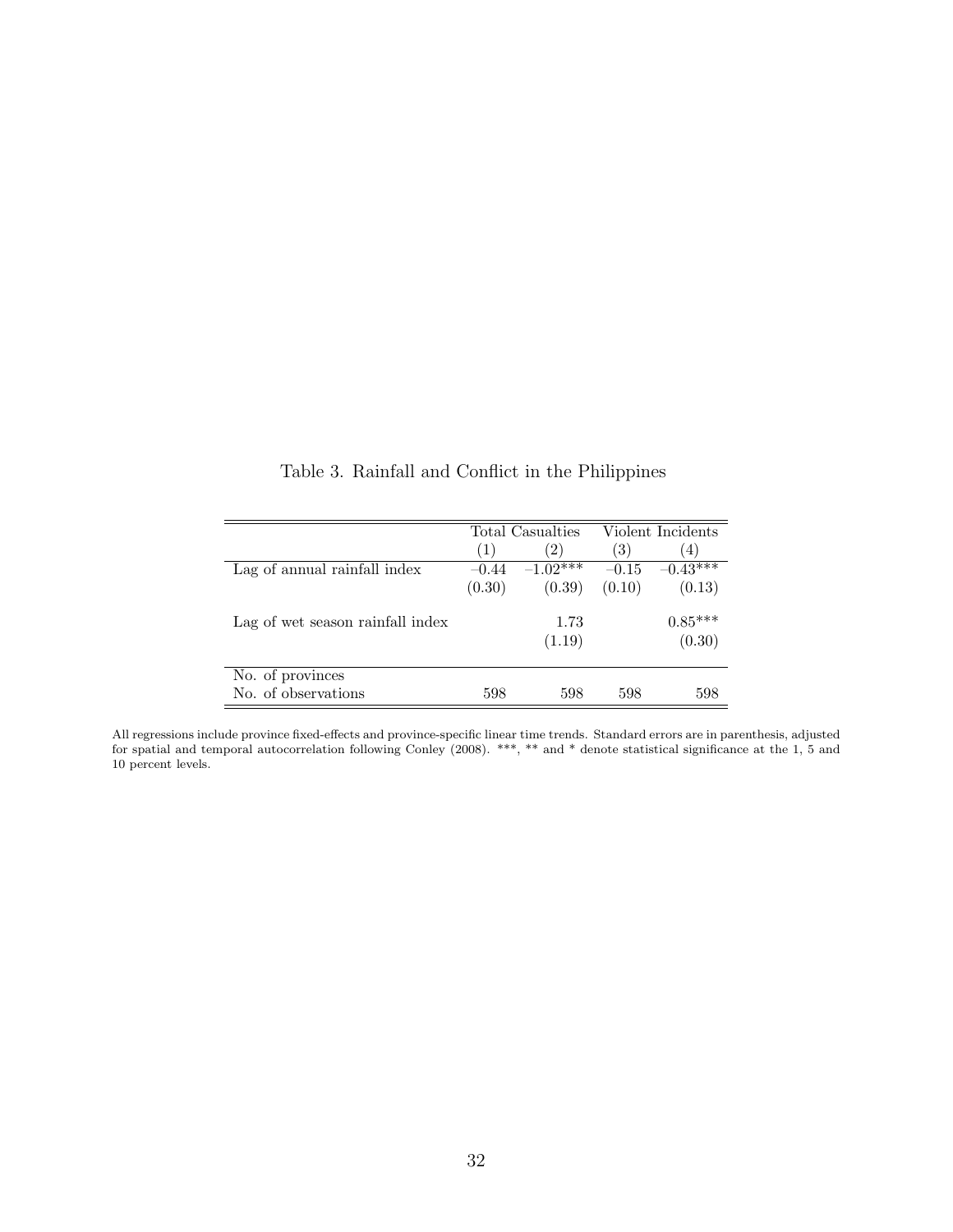|                                  |         | Total Casualties  |         | Violent Incidents |
|----------------------------------|---------|-------------------|---------|-------------------|
|                                  | (1)     | $\left( 2\right)$ | (3)     | (4)               |
| Lag of annual rainfall index     | $-0.43$ | $-1.01**$         | $-0.16$ | $-0.44***$        |
|                                  | (0.34)  | (0.40)            | (0.11)  | (0.12)            |
| Lag of wet season rainfall index |         | 1.81              |         | $0.83***$         |
|                                  |         | (1.25)            |         | (0.31)            |
| Annual rainfall index            | 0.10    | 0.37              | $-0.13$ | $-0.09$           |
|                                  | (0.50)  | (0.81)            | (0.15)  | (0.26)            |
| Wet season rainfall index        |         | $-0.42$           |         | $-0.05$           |
|                                  |         | (0.89)            |         | (0.32)            |
| No. of provinces                 |         |                   |         |                   |
| No. of observations              | 598     | 598               | 598     | 598               |

Table 4. Rainfall and Conflict: Effect of Rainfall in Current Year

All regressions include province fixed-effects and province-specific linear time trends. Standard errors are in parenthesis, adjusted for spatial and temporal autocorrelation following Conley (2008). \*\*\*, \*\* and \* denote statistical significance at the 1, 5 and 10 percent levels.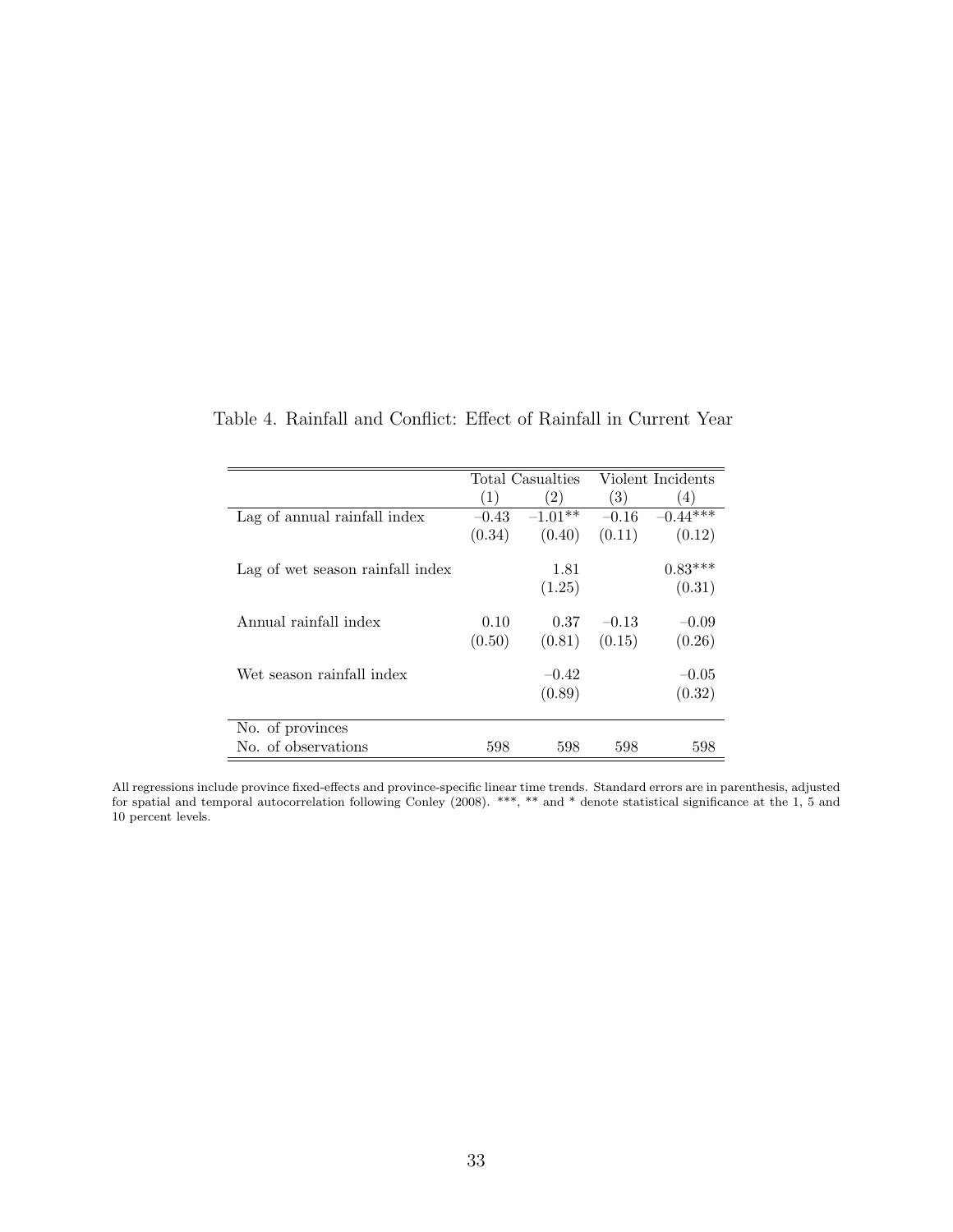|                                  |           |         | Total Casualties |           |            |          | Violent Incidents |                  |
|----------------------------------|-----------|---------|------------------|-----------|------------|----------|-------------------|------------------|
|                                  | Rice Area |         |                  | Corn Area | Rice Area  |          |                   | Corn Area        |
|                                  | High      | Low     | High             | Low       | High       | Low      | High              | Low              |
|                                  | (1)       | (2)     | (3)              | (4)       | (5)        | (6)      | (7)               | $\left(8\right)$ |
| Lag of annual rainfall index     | $-1.45**$ | $-0.53$ | $-1.15**$        | $-0.73**$ | $-0.59***$ | $-0.25*$ | $-0.44***$        | $-0.41***$       |
|                                  | (0.62)    | (0.33)  | (0.52)           | (0.30)    | (0.19)     | (0.15)   | (0.15)            | (0.13)           |
| Lag of wet season rainfall index | 2.56      | 0.54    | 1.96             | $1.27*$   | $1.13***$  | 0.46     | $0.95**$          | $0.64*$          |
|                                  | (1.59)    | (0.97)  | (1.72)           | (0.66)    | (0.42)     | (0.34)   | (0.41)            | (0.36)           |
| No. of provinces                 |           |         |                  |           |            |          |                   |                  |
| No. of observations              | 303       | 295     | 302              | 296       | 303        | 295      | 302               | 296              |

All regressions include province fixed-effects and province-specific linear time trends. The variables and denote the mean fraction of the province's land area that is planted to rice and corn during the period of observation, 2001-2009. Standard errors are in parenthesis, adjusted for spatial and temporal autocorrelation following Conley (2008). \*\*\*, \*\* and \* denote statistical significance at the 1, 5 and 10 percent levels, respectively.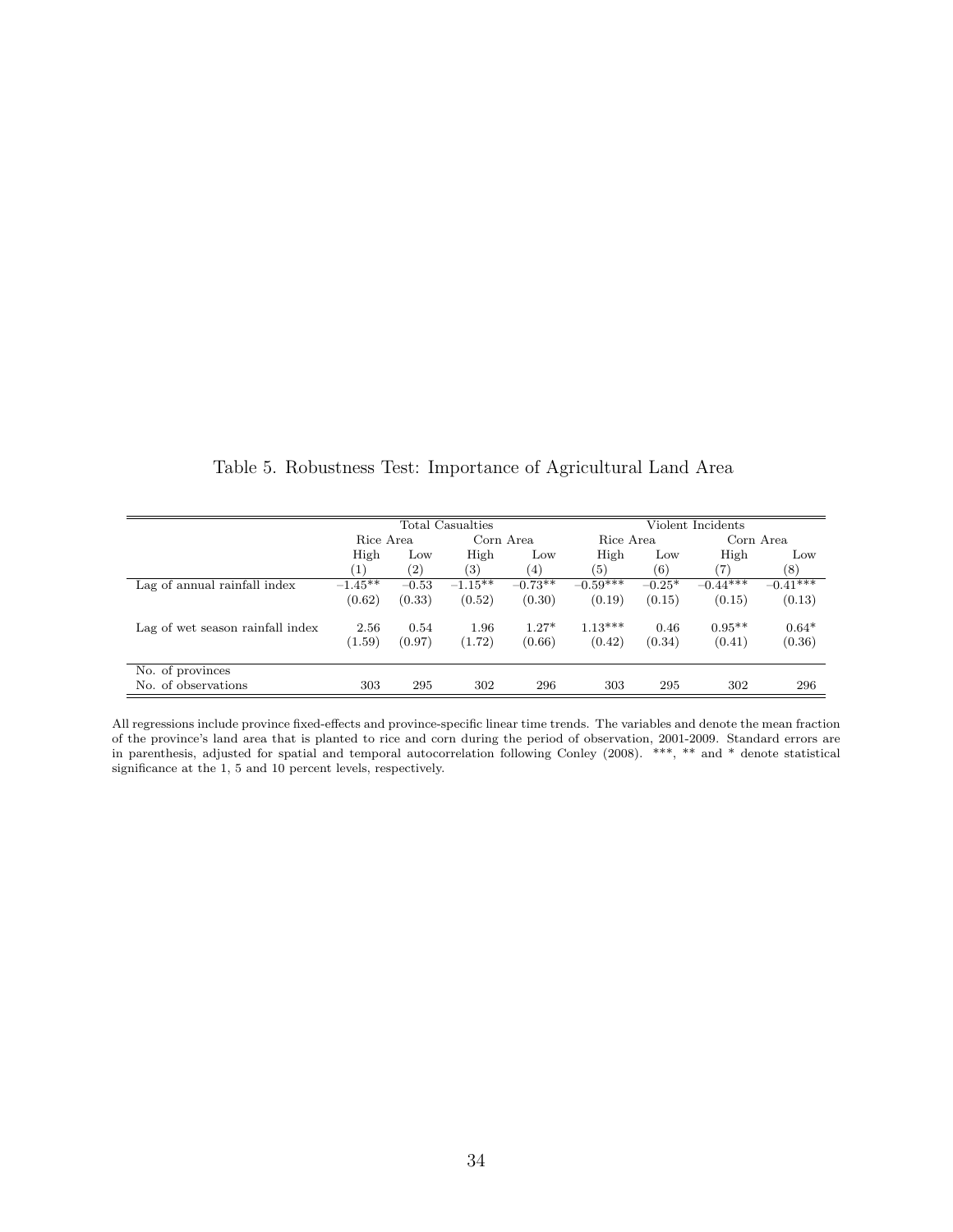|                                  |                   | Number of Casualties by Group |                   | Number of Violent Incidents by Group |           |            |  |
|----------------------------------|-------------------|-------------------------------|-------------------|--------------------------------------|-----------|------------|--|
|                                  | Government        | Insurgent                     | Civilian          | Government                           | Insurgent | Civilian   |  |
|                                  | $\left( 1\right)$ | $\left( 2\right)$             | $\left( 3\right)$ | (4)                                  | (5)       | (6)        |  |
| Lag of annual rainfall index     | $-0.54***$        | 0.07                          | $-0.55***$        | $-0.26***$                           | 0.02      | $-0.26***$ |  |
|                                  | (0.21)            | (0.18)                        | (0.15)            | (0.09)                               | (0.06)    | (0.06)     |  |
| Lag of wet season rainfall index | 0.25              | $-0.06$                       | $1.53***$         | 0.28                                 | $-0.01$   | $0.71***$  |  |
|                                  | (0.63)            | (0.47)                        | (0.41)            | (0.23)                               | (0.13)    | (0.13)     |  |
| No. of provinces                 |                   |                               |                   |                                      |           |            |  |
| No. of observations              | 598               | 598                           | 598               | 598                                  | 598       | 598        |  |

Table 6. Rainfall and Conflict: Who Suffers the Casualties?

All regressions include province fixed-effects and province-specific linear time trends. Standard errors are in parenthesis, adjusted for spatial and temporal autocorrelation following Conley (2008). \*\*\*, \*\* and \* denote statistical significance at the 1, 5 and 10 percent levels.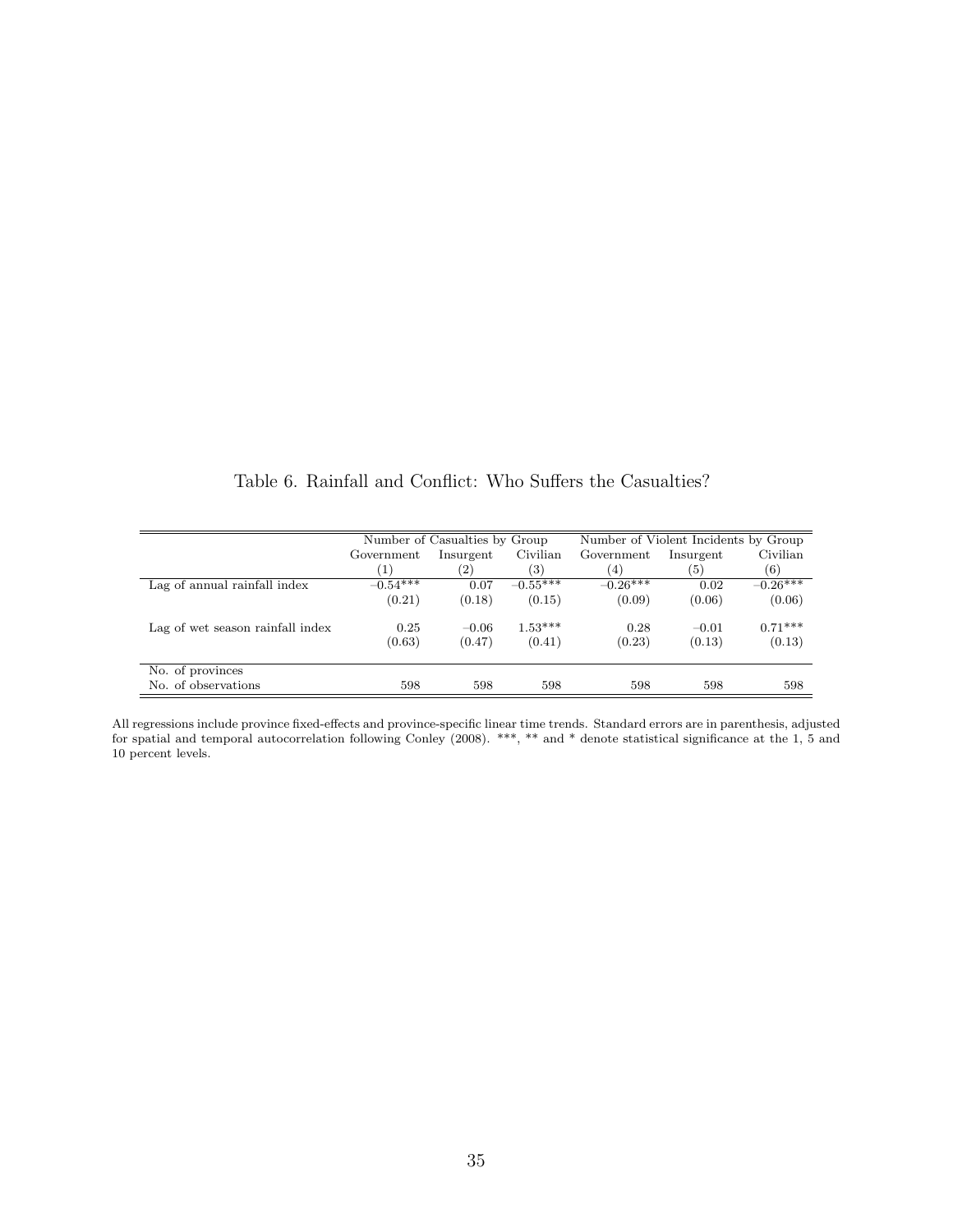|                                  | Casualties initiated by: |                          | Violent incidents initiated by: |            |  |
|----------------------------------|--------------------------|--------------------------|---------------------------------|------------|--|
|                                  | Government               | Insurgents<br>Government |                                 | Insurgents |  |
|                                  | $\left(1\right)$         | 2.                       | 3)                              | (4)        |  |
| Lag of annual rainfall index     | $-0.08$                  | $-0.90***$               | $-0.03$                         | $-0.38***$ |  |
|                                  | (0.24)                   | (0.24)                   | (0.09)                          | (0.11)     |  |
| Lag of wet season rainfall index | $-0.02$                  | $1.67**$                 | $-0.02$                         | $0.84***$  |  |
|                                  | (0.72)                   | (0.70)                   | (0.22)                          | (0.21)     |  |
| No. of provinces                 |                          |                          |                                 |            |  |
| No. of observations              | 598                      | 598                      | 598                             | 598        |  |

Table 7. Rainfall and Conflict in the Philippines: Who Initiates the Violence?

All regressions include province fixed-effects and province-specific linear time trends. Standard errors are in parenthesis, adjusted for spatial and temporal autocorrelation following Conley (2008). \*\*\*, \*\* and \* denote statistical significance at the 1, 5 and 10 percent levels.

 $\equiv$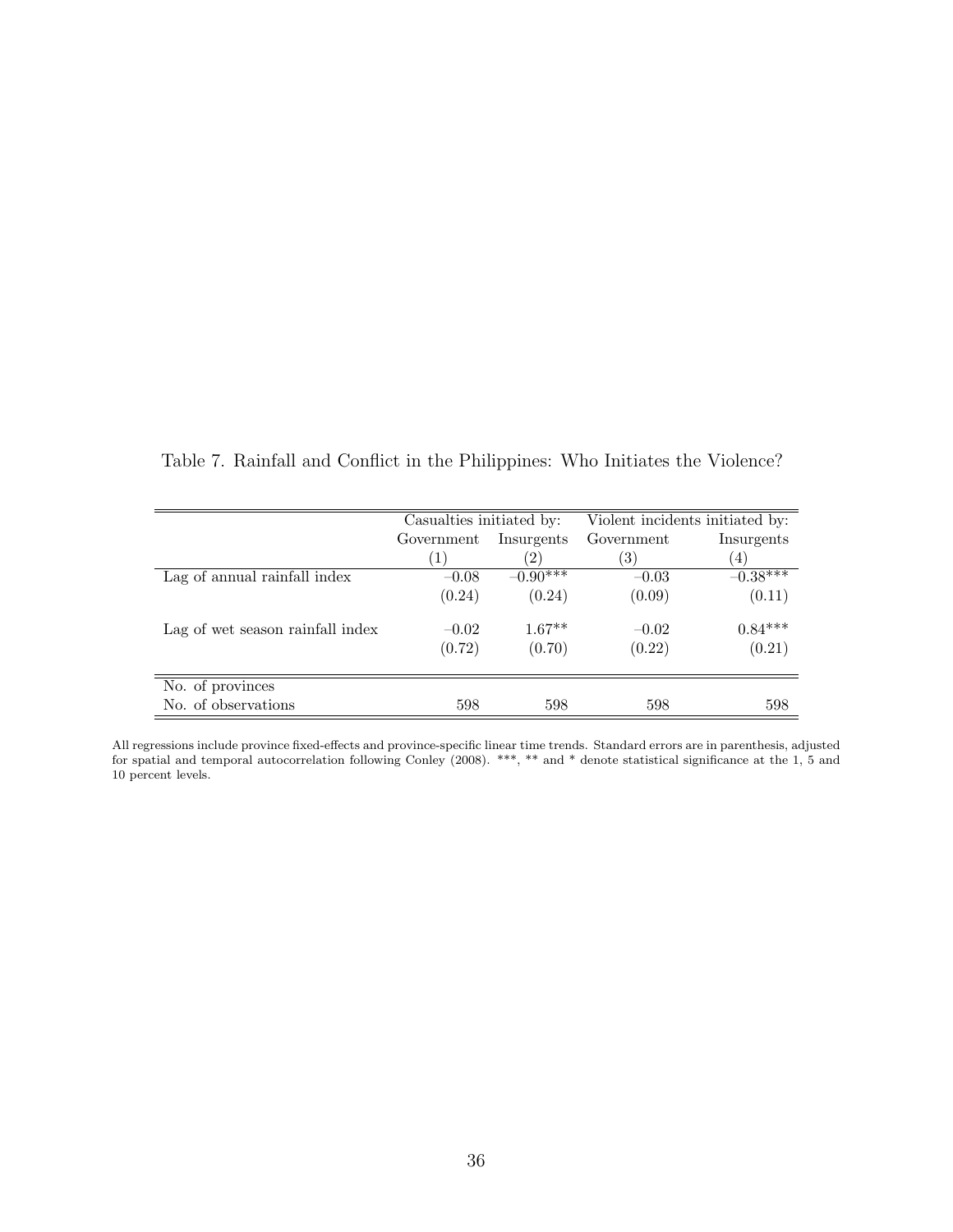Table 8. Rainfall and Conflict in the Philippines: Effects by Region and Insurgent Group

|                                  |                  | Dependent Variable: Number of Violent Incidents |           |         |            |              |            |            |
|----------------------------------|------------------|-------------------------------------------------|-----------|---------|------------|--------------|------------|------------|
|                                  |                  | non-MILF Regions                                |           |         |            | MILF Regions |            |            |
|                                  | Total            | <b>NPA</b>                                      | LE        | Total   | <b>NPA</b> | LE           | MILF       | $\rm{ASG}$ |
|                                  | $\left(1\right)$ | $\left( 2\right)$                               | (3)       | (4)     | (5)        | (6)          | 7)         | (8)        |
| Lag of annual rainfall index     | $-0.47***$       | $-0.26$                                         | $-0.18**$ | $-0.30$ | $-0.00$    | $-0.37*$     | 0.18       | $-0.03$    |
|                                  | (0.11)           | (0.16)                                          | (0.08)    | (0.22)  | (0.13)     | (0.19)       | (0.14)     | (0.03)     |
| Lag of wet season rainfall index | $0.92***$        | $0.57**$                                        | $0.27**$  | 0.64    | $-0.04$    | $1.48***$    | $-1.13***$ | $0.19*$    |
|                                  | (0.22)           | (0.28)                                          | (0.13)    | (0.68)  | (0.23)     | (0.46)       | (0.30)     | (0.10)     |
|                                  |                  |                                                 |           |         |            |              |            |            |
| No. of provinces                 |                  |                                                 |           |         |            |              |            |            |
| No. of observations              | 456              | 456                                             | 456       | 142     | 142        | 142          | 142        | 142        |

All regressions include province fixed-effects and province-specific linear time trends. Standard errors are in parenthesis, adjusted for spatial and temporal autocorrelation following Conley (2008). \*\*\*, \*\* and \* denote statistical significance at the 1, 5 and 10 percent levels. Columns (1)-(3) report results for regions without MILF activity, columns (4)-(8) report results for regions with MILF activity. The abbreviations NPA, MILF, LE and ASG refer to the four most common insurgent affiliations reported by the AFP: New People's Army (Communist Terrorist Movement), Moro-Islamic Liberation Front, Lawless Elements, and Abu-Sayyaf Group, respectively